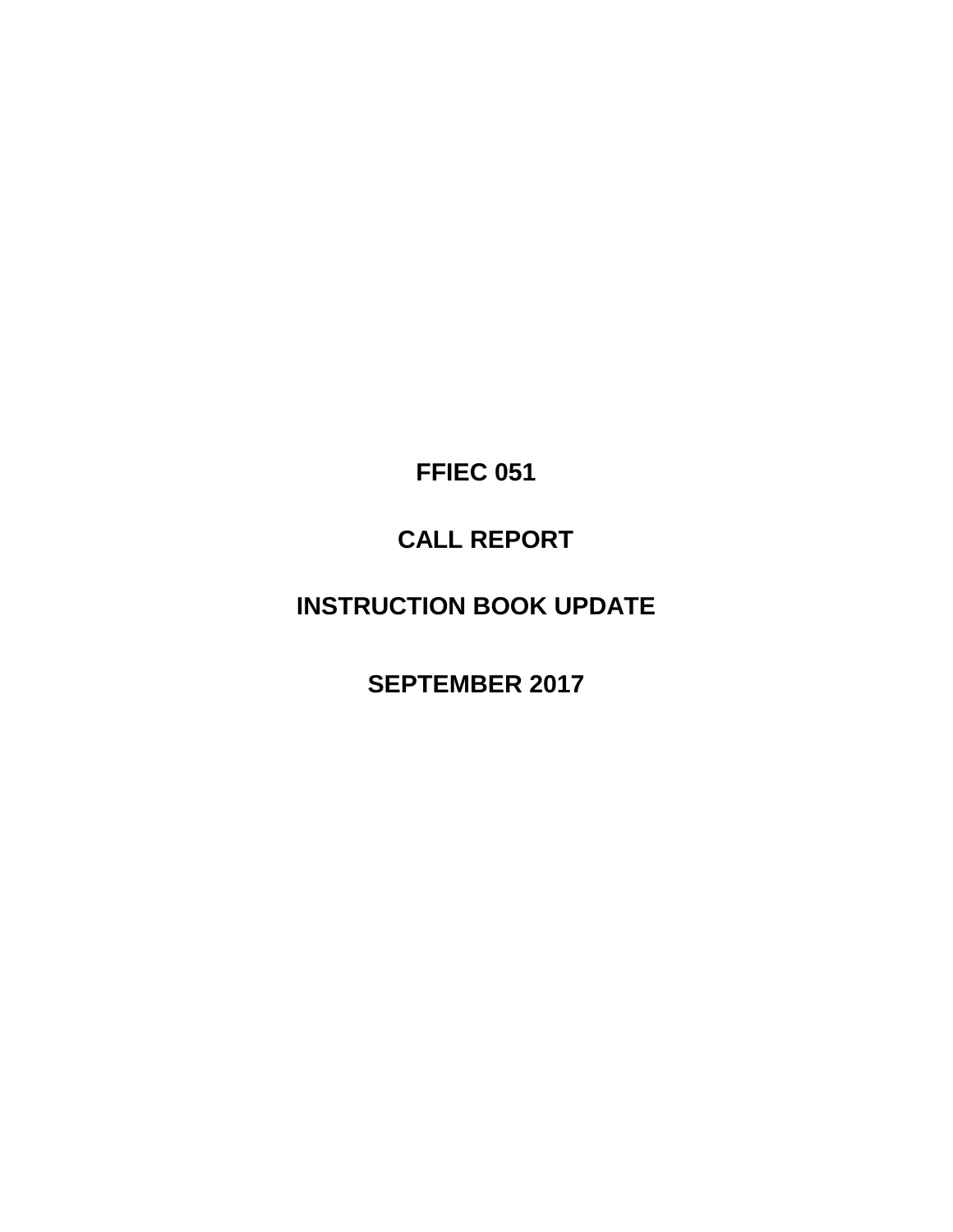# **FILING INSTRUCTIONS**

NOTE: This update for the instruction book for the FFIEC 051 Call Report is designed for two-sided (duplex) printing. The pages listed in the column below headed "Remove Pages" are no longer needed in the *Instructions for Preparation of Consolidated Reports of Condition and Income for a Bank with Domestic Offices Only and Total Assets Less than \$1 Billion* (FFIEC 051) and should be removed and discarded. The pages listed in the column headed "Insert Pages" are included in this instruction book update and should be filed promptly in your instruction book for the FFIEC 051 Call Report.

#### **Remove Pages Insert Pages**

 $1 - 2 (3-17)$   $1 - 2 (9-17)$ RC-R-93 – RC-R-94 (3-17) RC-R-93 – RC-R-94 (9-17) SU-3 – SU-4 (3-17) SU-3 – SU-4 (9-17) SU-9 – SU-10 (3-17) SU-9 – SU-10 (9-17) \* SU-11 – SU-12 (3-17) SU-11 – SU-12 (9-17) A-39 – A-40 (3-17) A-39 – A-40 (9-17)  $A-89 - A-90$  (3-17)  $A-89 - A-90$  (9-17)

- RC-R-51 RC-R-52 (3-17) RC-R-51 RC-R-52 (9-17) \* A-93 – A-94 (3-17) A-93 – A-94 (9-17)
- \* The updates to these pages are limited solely to the insertion of hyperlinks to other documents.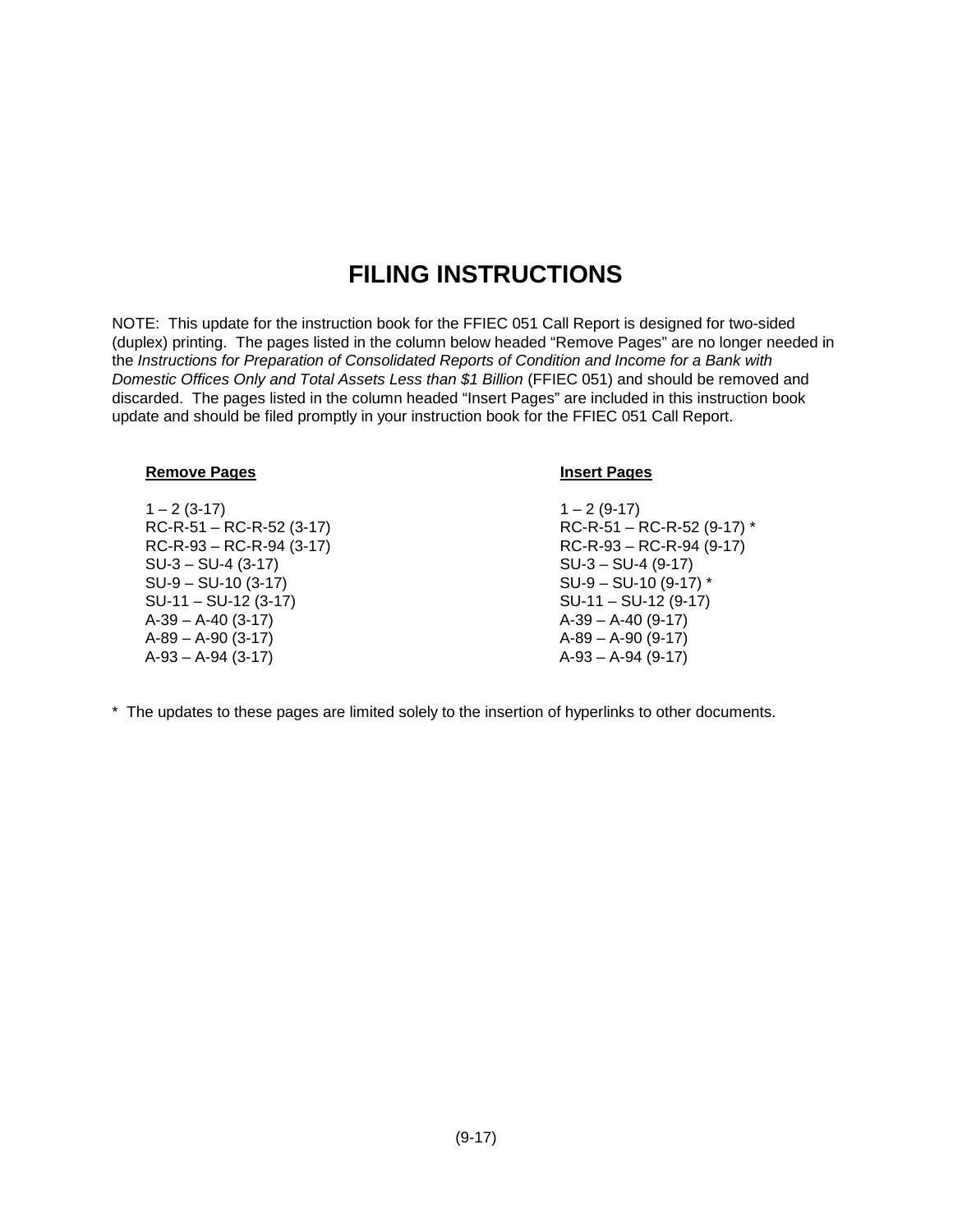# **GENERAL INSTRUCTIONS**

Schedules RC and RC-A through RC-T constitute the FFIEC 051 version of the Consolidated Report of Condition and its supporting schedules. Schedules RI and RI-A through RI-E constitute the Consolidated Report of Income and its supporting schedules. Schedule SU – Supplemental Information collects additional information in the FFIEC 051 on certain complex or specialized activities in which an institution may engage. The Consolidated Reports of Condition and Income are commonly referred to as the Call Report. For purposes of these General Instructions, the [Financial Accounting Standards Board](http://www.fasb.org/home) (FASB) [Accounting Standards Codification](https://asc.fasb.org/) is referred to as the "ASC."

Unless the context indicates otherwise, the term "bank" in the Call Report instructions refers to both banks and savings associations.

# **WHO MUST REPORT ON WHAT FORMS**

Every national bank, state member bank, insured state nonmember bank, and savings association is required to file a consolidated Call Report normally as of the close of business on the last calendar day of each calendar quarter, i.e., the report date. The specific reporting requirements depend upon the size of the bank and whether it has any "foreign" offices. Banks must file the appropriate forms as described below:

- (1) BANKS WITH FOREIGN OFFICES: Banks of any size that have any "foreign" offices (as defined below) must file quarterly the *Consolidated Reports of Condition and Income for a Bank with Domestic and Foreign Offices* (FFIEC 031). For purposes of these reports, all of the following constitute "foreign" offices:
	- (a) An International Banking Facility (IBF);
	- (b) A branch or consolidated subsidiary in a foreign country; and
	- (c) A majority-owned Edge or Agreement subsidiary.

In addition, for banks chartered and headquartered in the 50 states of the United States and the District of Columbia, a branch or consolidated subsidiary in Puerto Rico or a U.S. territory or possession is a "foreign" office. However, for purposes of these reports, a branch at a U.S. military facility located in a foreign country is a "domestic" office.

- (2) BANKS WITHOUT FOREIGN OFFICES: Banks that have domestic offices only must file quarterly either:
	- (a) The *Consolidated Reports of Condition and Income for a Bank with Domestic Offices Only*  (FFIEC 041); or
	- (b) The *Consolidated Reports of Condition and Income for a Bank with Domestic Offices Only and Total Assets Less than \$1 Billion* (FFIEC 051),

as appropriate to the reporting institution. An institution eligible to file the FFIEC 051 report (as discussed below) may choose instead to file the FFIEC 041 report.

For banks chartered and headquartered in Puerto Rico or a U.S. territory or possession, a branch or consolidated subsidiary in one of the 50 states of the United States, the District of Columbia, Puerto Rico, or a U.S. territory or possession is a "domestic" office.

For those institutions filing the [FFIEC 031](https://www.ffiec.gov/forms031.htm) or [FFIEC 041,](https://www.ffiec.gov/forms041.htm) a separate instruction book covers both of these report forms. Please refer to this separate instruction book for the General Instructions for the FFIEC 031 and the FFIEC 041 report forms.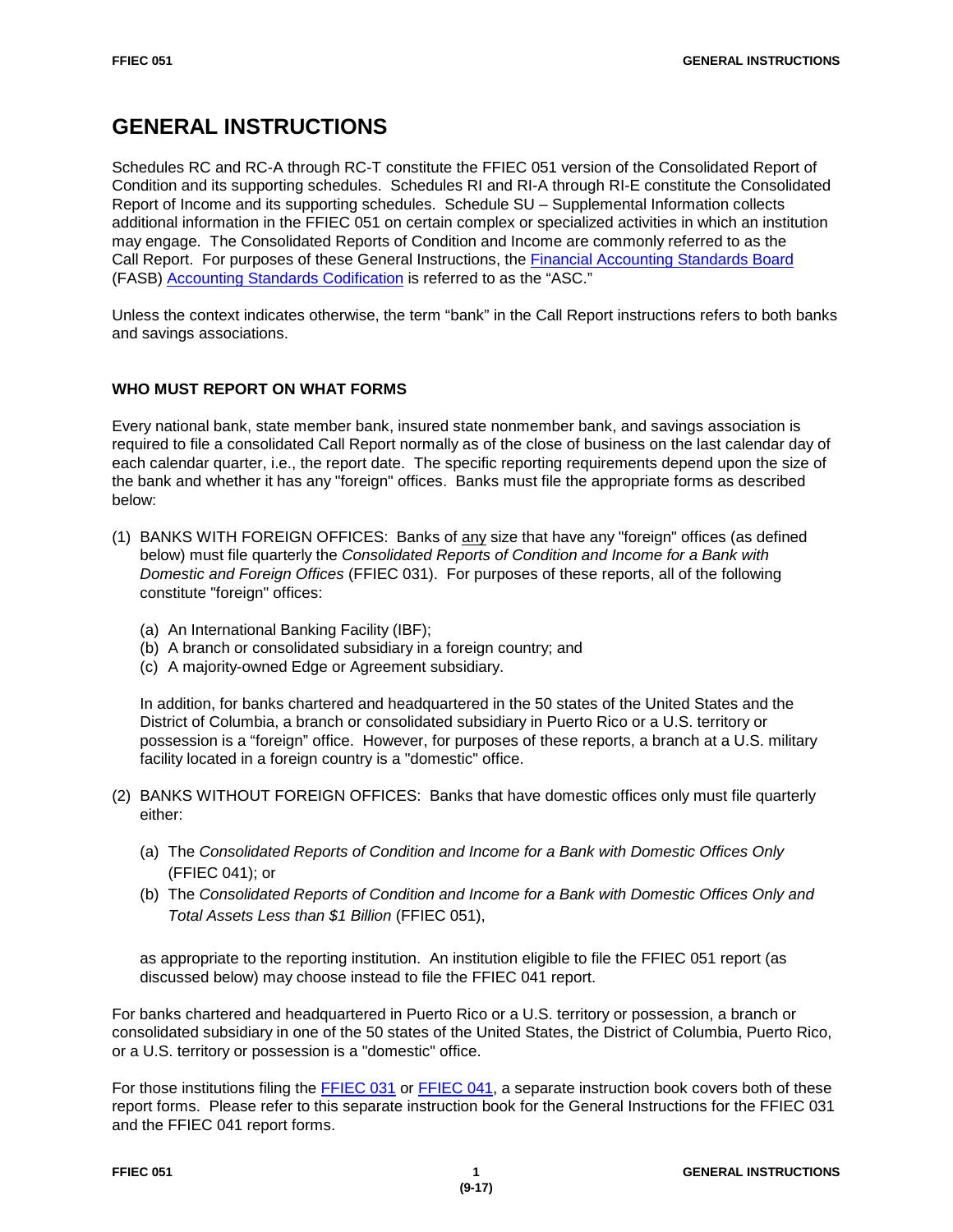# *Eligibility to File the FFIEC 051*

Institutions with domestic offices only and total assets less than \$1 billion, excluding those that are advanced approaches institutions for regulatory capital purposes, <sup>1</sup> are eligible to file the FFIEC 051 Call Report. An institution's total assets are measured as of June 30 each year to determine the institution's eligibility to file the FFIEC 051 beginning in March of the following year.

For an institution otherwise eligible to file the FFIEC 051, the institution's primary federal regulatory agency, jointly with the state chartering authority, if applicable, may require the institution to file the FFIEC 041 instead based on supervisory needs. In making this determination, the appropriate agency will consider criteria including, but not limited to, whether the eligible institution is significantly engaged in one or more complex, specialized, or other higher risk activities, such as those for which limited information is reported in the FFIEC 051 compared to the FFIEC 041 (trading; derivatives; mortgage banking; fair value option usage; servicing, securitization, and asset sales; and variable interest entities). The agencies anticipate making such determinations only in a limited number of cases.

# *Close of Business*

The term "close of business" refers to the time established by the reporting bank as the cut-off time for receipt of work for posting transactions to its general ledger accounts for that day. The time designated as the close of business should be reasonable and applied consistently. The posting of a transaction to the general ledger means that both debit and credit entries are recorded as of the same date. In addition, entries made to general ledger accounts in the period subsequent to the close of business on the report date that are applicable to the period covered by the Call Report (e.g., adjustments of accruals, posting of items held in suspense on the report date to their proper accounts, and other quarter-end adjusting entries) should be reported in the Call Report as if they had actually been posted to the general ledger at or before the cut-off time on the report date.

With respect to deposits received by the reporting bank after the cut-off time for posting them to individual customer accounts for a report date (i.e., so-called "next day deposits" or "late deposits"), but which are nevertheless posted in any manner to the reporting bank's general ledger accounts for that report date (including, but not limited to, through the use of one or more general ledger contra accounts), such deposits must be reported in Schedule RC-O, Other Data for Deposit Insurance and FICO Assessments, item 1, and may also be reported in Schedule RC, Balance Sheet, item 13, "Deposits," and Schedule RC-E, Deposit Liabilities. However, the use of memorandum accounts outside the reporting bank's general ledger system for control over "next day" or "late deposits" received on the report date does not in and of itself make such deposits reportable in Schedule RC-O and Schedules RC and RC-E.

<sup>&</sup>lt;sup>1</sup> In general, an advanced approaches institution, as defined in the regulatory capital rules, has consolidated total assets equal to \$250 billion or more, has consolidated total on-balance sheet foreign exposure equal to \$10 billion or more, is a subsidiary of a depository institution or holding company that uses the advanced approaches to calculate its total risk-weighted assets, or elects to use the advanced approaches to calculate its total risk-weighted assets. The regulatory capital rules are set forth in [12 CFR Part 3](https://www.gpo.gov/fdsys/pkg/CFR-2016-title12-vol1/pdf/CFR-2016-title12-vol1-part3.pdf) for national banks and federal savings associations; 12 [CFR Part 217](https://www.gpo.gov/fdsys/pkg/CFR-2016-title12-vol2/pdf/CFR-2016-title12-vol2-part217.pdf) for state member banks; and [12 CFR Part 324](https://www.gpo.gov/fdsys/pkg/CFR-2016-title12-vol5/pdf/CFR-2016-title12-vol5-part324.pdf) for state nonmember banks and state savings associations.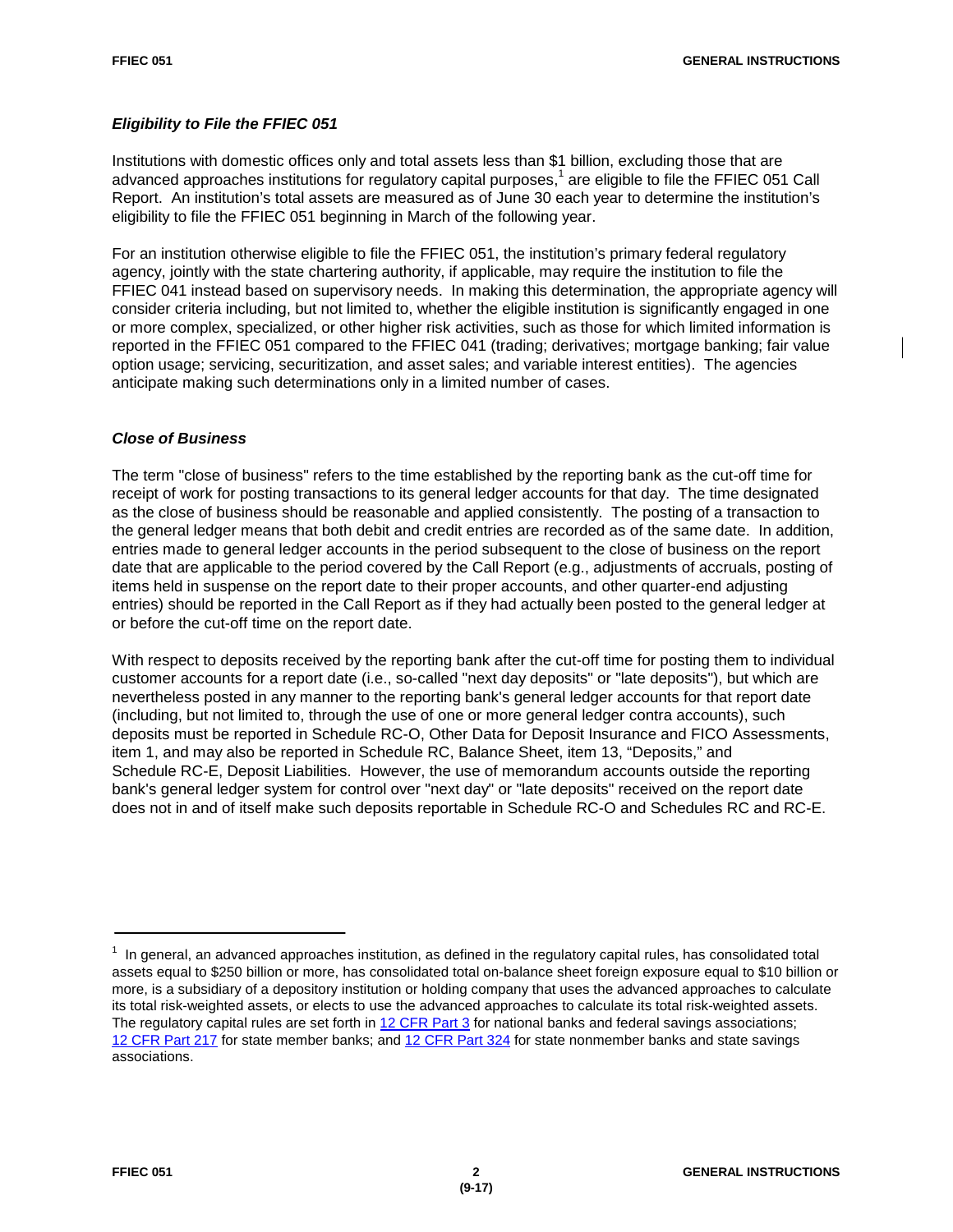# **General Instructions for Schedule RC-R, Part II. (cont.)**

# **Adjustments for Financial Subsidiaries**

Section 121 of the [Gramm-Leach-Bliley Act](https://www.gpo.gov/fdsys/pkg/PLAW-106publ102/pdf/PLAW-106publ102.pdf) allows national banks and insured state banks to establish entities known as financial subsidiaries. (Savings associations are not authorized under the Gramm-Leach-Bliley Act to have financial subsidiaries.) One of the statutory requirements for establishing a financial subsidiary is that a national bank or insured state bank must deduct any investment in a financial subsidiary from the bank's assets and tangible equity. Therefore, under the regulatory capital rules, a bank must deduct the aggregate amount of its outstanding equity investment in a financial subsidiary, including the retained earnings of the subsidiary, from its common equity tier 1 capital elements in Schedule RC-R, Part I, item 10.b. In addition, the assets and liabilities of the subsidiary may not be consolidated with those of the parent bank for regulatory capital purposes.

For further information, a bank with one or more financial subsidiaries should refer to the discussion of "Adjustments for Financial Subsidiaries" in the General Instructions for Schedule RC-R, Part II, in the instructions for the FFIEC 031 and FFIEC 041 Call Reports.

# **Treatment of Embedded Derivatives**

If a bank has a hybrid contract containing an embedded derivative that must be separated from the host contract and accounted for as a derivative instrument under ASC Topic 815, Derivatives and Hedging (formerly FASB Statement No. 133, "Accounting for Derivative Instruments and Hedging Activities," as amended), then the host contract and embedded derivative should be treated separately for risk-based capital purposes. When the fair value of the embedded derivative has been reported as part of the bank's assets on Schedule RC – Balance Sheet, that fair value (whether positive or negative) should be reported (as a positive or negative number) in column B of the corresponding asset category item in Schedule RC-R, Part II (items 1 to 8). The host contract, if an asset, should be risk weighted according to the obligor or, if relevant, the guarantor or the nature of the collateral. All derivative exposures should be risk weighted in the derivative items of Schedule RC-R, Part II, as appropriate (items 20 or 21).

# **Reporting Exposures Hedged with Cleared Eligible Credit Derivatives**

Institutions are able to obtain full or partial protection for (i.e., "hedge") on-balance sheet assets or offbalance sheet items using credit derivatives that are cleared through a qualified central counterparty (QCCP) or a central counterparty (CCP) that is not a QCCP. In some cases, a cleared credit derivative used for this purpose meets the definition of an eligible credit derivative in §.2 of the regulatory capital rules. In these cases, under §.36 of the regulatory capital rules, an institution that is a clearing member or a clearing member client may recognize the credit risk mitigation benefits of the eligible credit derivative. More specifically, the risk weight of the underlying exposure (e.g., 20 percent, 50 percent, or 100 percent) may be replaced with the risk weight of the CCP or QCCP as the protection provider if the credit derivative is an eligible credit derivative, is cleared through a CCP or a QCCP, and meets the applicable requirements under §.35 and §.36 of the regulatory capital rules. The risk weight for an eligible credit derivative cleared through a QCCP is 2 percent or 4 percent, based on conditions set forth in the rules. The risk weight for an eligible credit derivative cleared through a CCP is determined according to §.32 of the regulatory capital rules. In addition, the coverage amount provided by an eligible credit derivative must be adjusted downward under certain conditions as described in §.36 of the regulatory capital rules.

If a clearing member bank or clearing member client bank has obtained full or partial protection for an on-balance sheet asset or off-balance sheet item using a cleared eligible credit derivative cleared through a QCCP, the institution may, but is not required to, recognize the benefits of this eligible credit derivative in determining the risk-weighted asset amount for the hedged exposure in Schedule RC-R, Part II, by reporting the protected exposure amounts and credit equivalent amounts in the 2 percent or 4 percent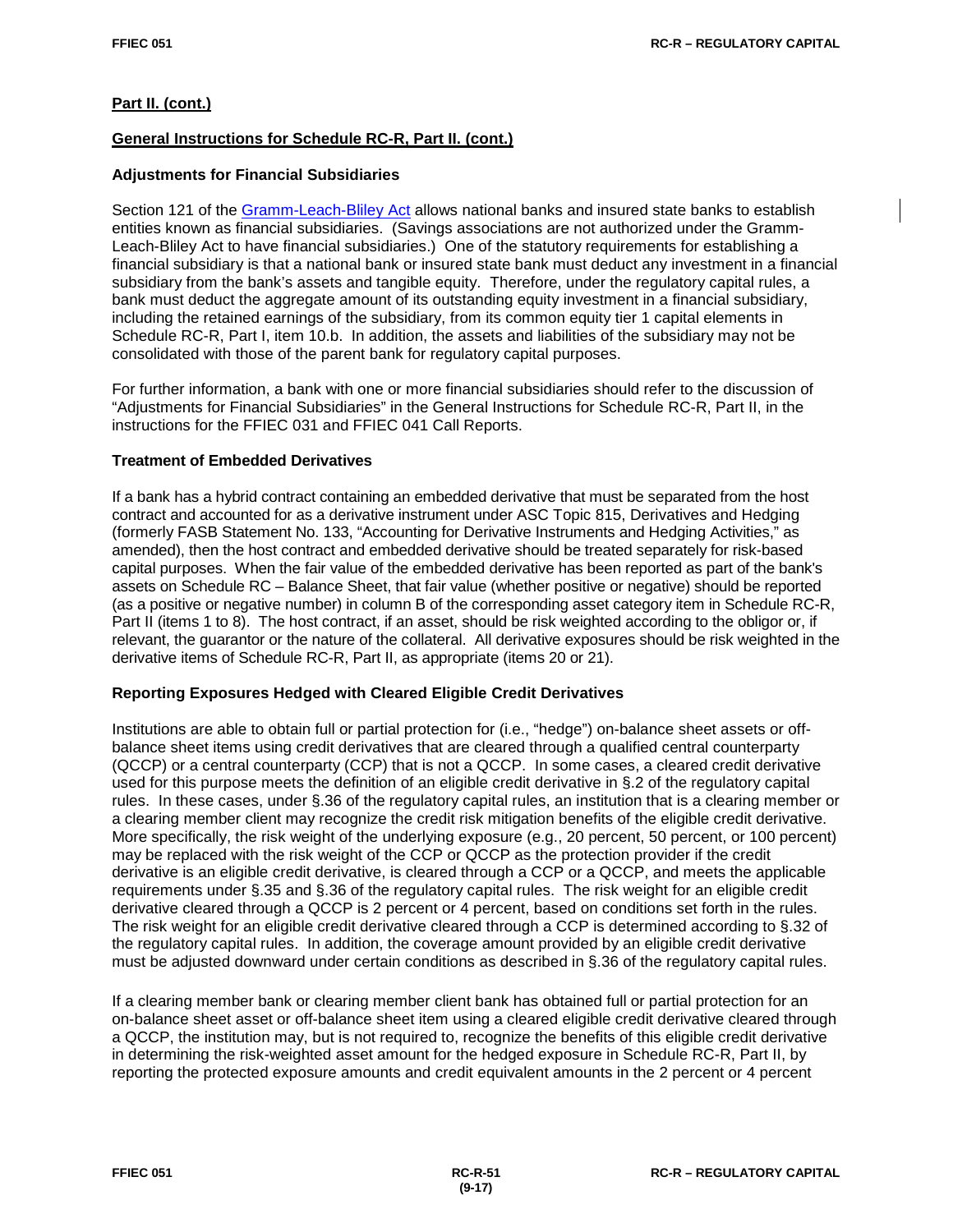# **General Instructions for Schedule RC-R, Part II. (cont.)**

risk-weight category, as appropriate under the regulatory capital rules. Any amount of the exposure that is not covered by the eligible credit derivative should be reported in the risk-weight category corresponding to the risk weight of the underlying exposure. For example, for an asset with a \$200 exposure amount fully covered by an eligible credit derivative cleared through a QCCP that qualifies for a 2 percent risk weight, the institution would report the \$200 exposure amount in Column D–2% risk weight for the appropriate asset category.

# **Treatment of FDIC Loss-Sharing Agreements**

Loss-sharing agreements entered into by the FDIC with acquirers of assets from failed institutions are considered conditional guarantees for risk-based capital purposes due to contractual conditions that acquirers must meet. The guaranteed portion of assets subject to a loss-sharing agreement may be assigned a 20 percent risk weight. Because the structural arrangements for these agreements vary depending on the specific terms of each agreement, institutions should consult with their primary federal regulator to determine the appropriate risk-based capital treatment for specific loss-sharing agreements.

# **Allocated Transfer Risk Reserve (ATRR)**

If the reporting bank is required to establish and maintain an ATRR as specified in Section 905(a) of the International Lending Supervision Act of 1983, the ATRR should be reported in Schedule RC-R, Part II, item 30. The ATRR is not eligible for inclusion in either tier 1 or tier 2 capital.

Any ATRR related to loans and leases held for investment is included on the balance sheet in Schedule RC, item 4.c, "Allowance for loan and lease losses." However, if the bank must maintain an ATRR for any asset other than a loan or lease held for investment, the balance sheet category for that asset should be reported net of the ATRR on Schedule RC. In this situation, the ATRR should be reported as a negative number (i.e., with a minus (-) sign) in column B, "Adjustments to totals reported in Column A," of the corresponding asset category in Schedule RC-R, Part II, items 1 through 4 and 7 through 9. The amount to be risk weighted for this asset in columns C through Q, as appropriate, would be its net carrying value plus the ATRR. For example, a bank has an HTM security issued by a foreign commercial company against which it has established an ATRR of \$20. The security, net of the ATRR, is included in Schedule RC, item 2.a, "Held-to-maturity securities," at \$80. The security should be included in Schedule RC-R, Part II, item 2.a, column A, at \$80. The bank should include \$-20 in Schedule RC-R, item 2.a, column B, and \$100 in item 2.a, column I.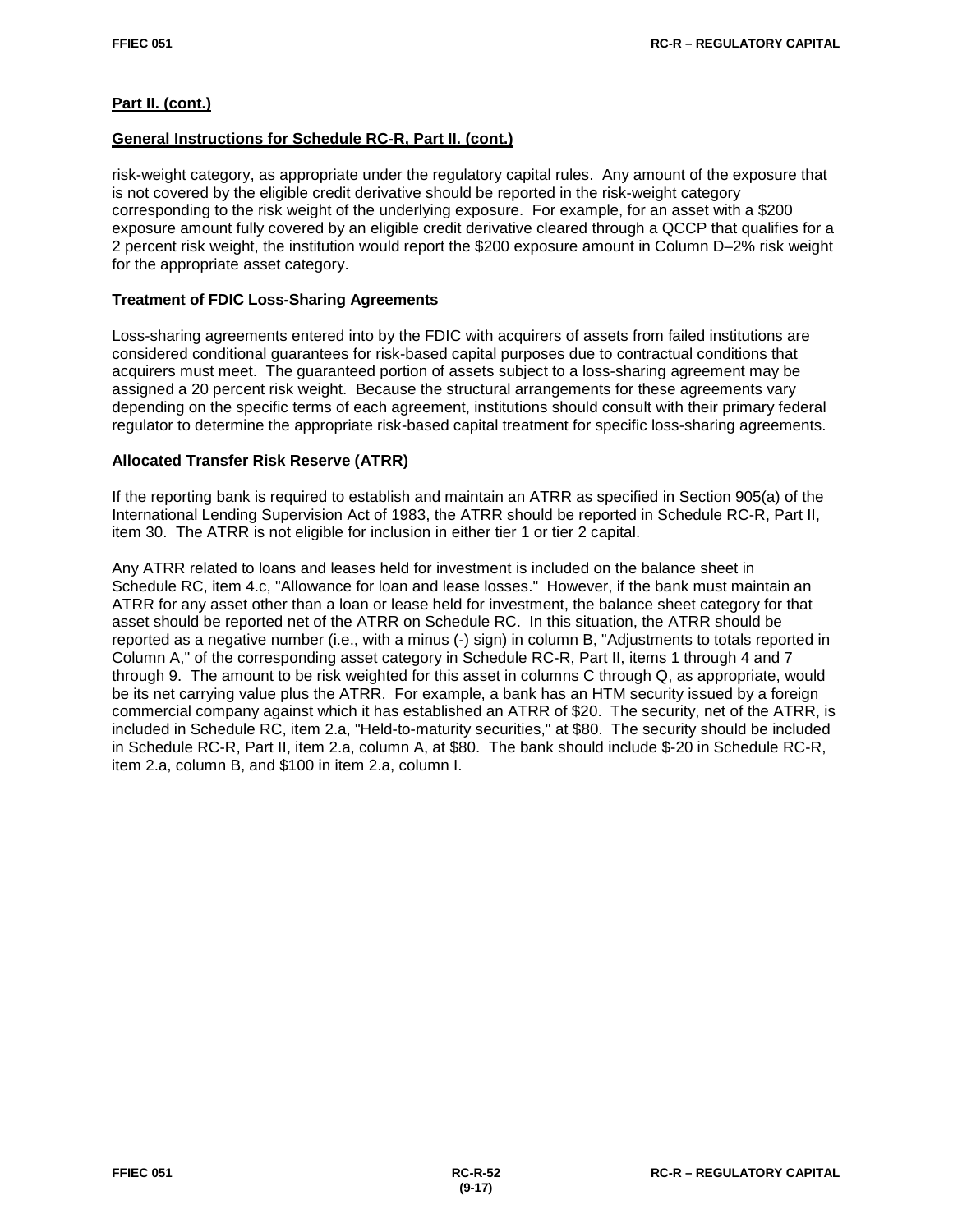# **Item No. Caption and Instructions**

- **14 •** *In column I–100% risk weight*, include the portion of the credit equivalent amount (cont.) reported in column B that is not included in columns C through H and J. Also include the credit equivalent amount of the portion of commercial or similar letters of credit with an original maturity of one year or less reported in Schedule RC-L, item 4, that are secured by collateral or has a guarantee that qualifies for the 100 percent risk weight.
	- **•** For commercial and similar letters of credit that must be risk weighted according to the Country Risk Classification (CRC) methodology, including commercial and similar letters of credit (and self-liquidating, trade-related contingent items that arise from the movement of goods) with an original maturity of one year or less that have been conveyed to foreign banks, assign the credit equivalent amount of the portion of such letters of credit to riskweight categories based on the CRC methodology described in the instructions for Schedule RC-R, Part, II, item 14, in the instructions for the FFIEC 031 and FFIEC 041 Call Reports.
	- **15 Retained recourse on small business obligations sold with recourse.**Report in column A the amount of retained recourse on small business obligations reported in Schedule SU, items 4 and 5, that do not meet the definition of a *securitization exposure* as described in §.2 of the regulatory capital rules.

For retained recourse on small business obligations sold with recourse that qualify as securitization exposures, please see §.42(h) of the regulatory capital rule for purposes of risk weighting and report these exposures in Schedule RC-R, Part II, item 10.

Under Section 208 of the [Riegle Community Development and Regulatory Improvement Act](https://www.gpo.gov/fdsys/pkg/STATUTE-108/pdf/STATUTE-108-Pg2160.pdf)  [of 1994,](https://www.gpo.gov/fdsys/pkg/STATUTE-108/pdf/STATUTE-108-Pg2160.pdf) a "qualifying institution" that transfers small business loans and leases on personal property (small business obligations) with recourse in a transaction that qualifies as a sale under generally accepted accounting principles (GAAP) must maintain risk-based capital only against the amount of recourse retained, provided the institution establishes a recourse liability account that is sufficient under GAAP. Only loans and leases to businesses that meet the criteria for a small business concern established by the Small Business Administration under [Section 3\(a\) of the Small Business Act \(15 U.S.C. 632 et seq.\)](http://uscode.house.gov/view.xhtml?req=granuleid:USC-prelim-title15-section632&num=0&edition=prelim) are eligible for this favorable risk-based capital treatment.

In general, a "qualifying institution" is one that is well capitalized without regard to the Section 208 provisions. If a bank ceases to be a qualifying institution or exceeds the retained recourse limit set forth in banking agency regulations implementing Section 208, all new transfers of small business obligations with recourse would not be treated as sales. However, the reporting and risk-based capital treatment described above will continue to apply to any transfers of small business obligations with recourse that were consummated during the time the bank was a "qualifying institution" and did not exceed the limit.

- *In column B*, report 100 percent of the amount reported in column A.
- *In column C–0% risk weight*, include the credit equivalent amount of the portion of retained recourse on small business obligations sold with recourse reported in Schedule SU, items 4 and 5, that are secured by collateral or has a guarantee that qualifies for the zero percent risk weight.
- *In column G–20% risk weight*, include the credit equivalent amount of the portion of retained recourse on small business obligations sold with recourse reported in Schedule SU, items 4 and 5, that are secured by collateral or has a guarantee that qualifies for the 20 percent risk weight.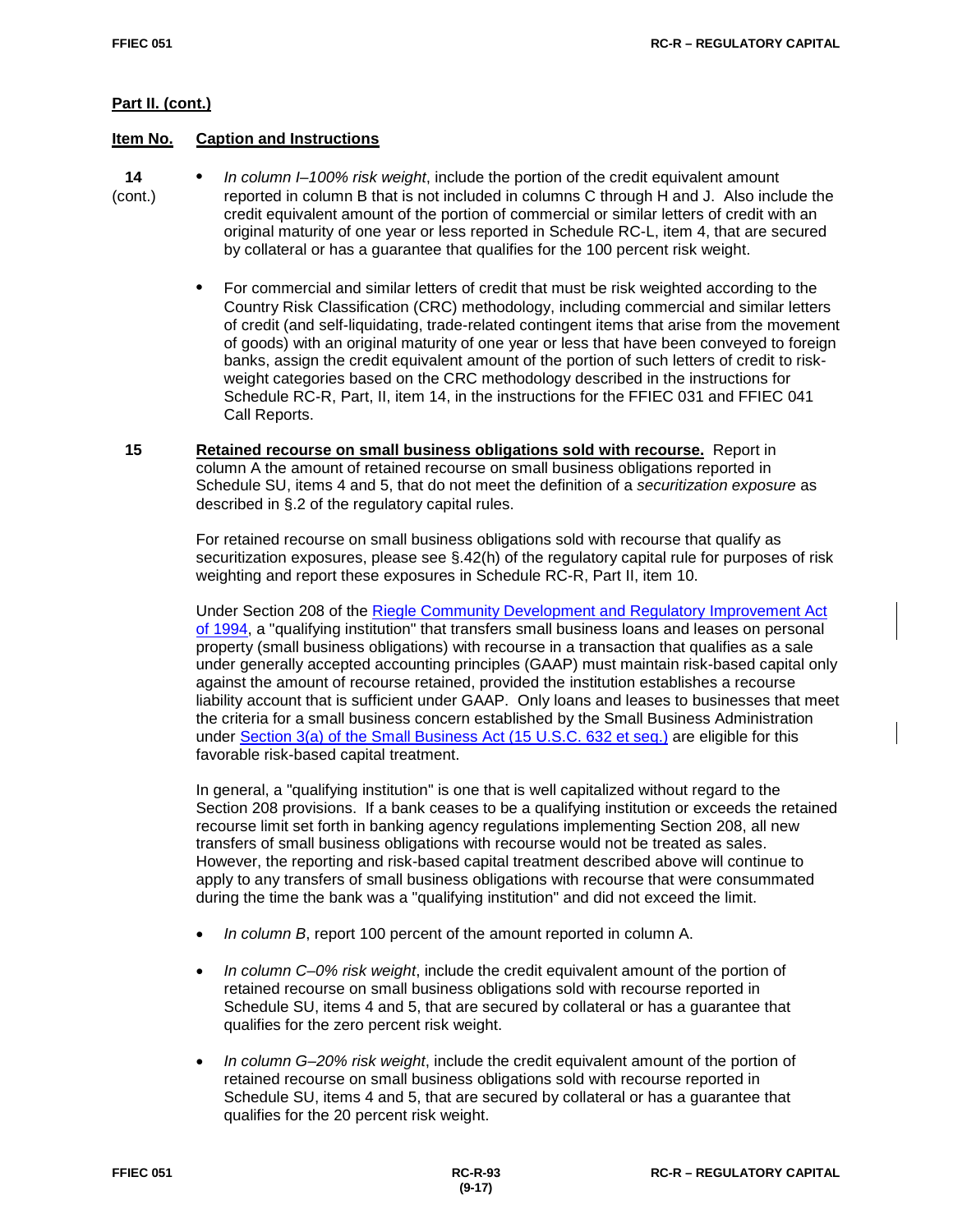# **Item No. Caption and Instructions**

- **15 •** *In column H–50% risk weight*, include the credit equivalent amount of the portion of (cont.) retained recourse on small business obligations sold with recourse reported in Schedule SU, items 4 and 5, that are secured by collateral or has a guarantee that qualifies for the 50 percent risk weight.
	- *In column I-100% risk weight*, include the portion of the credit equivalent amount reported in column B that is not included in columns C through H and J. Also include the credit equivalent amount of the portion of retained recourse on small business obligations sold with recourse reported in Schedule SU, items 4 and 5, that are secured by collateral or has a guarantee that qualifies for the 100 percent risk weight.

 **16 Repo-style transactions.** Repo-style transactions include:

- Securities lending transactions, including transactions in which the bank acts agent for a customer and indemnifies the customer against loss. Securities lent are reported in Schedule RC-L, item 6.a.
- Securities borrowing transactions. Securities borrowed are reported in Schedule RC-L, item 6.b.
- Securities purchased under agreements to resell (i.e., reverse repos). Securities purchased under agreements to resell are reported in Schedule RC, item 3.b.
- Securities sold under agreements to repurchase (i.e., repos). Securities sold under agreements to repurchase are reported in Schedule RC, item 14.b. <sup>[16](#page-7-0)</sup>

Report in column A the exposure amount of repo-style transactions that do not meet the definition of a *securitization exposure* as described in §.2 of the regulatory capital rules.

For repo-style transactions to which the bank applies the Simple Approach to recognize the risk-mitigating effects of qualifying financial collateral, as outlined in §.37 of the regulatory capital rules, the exposure amount to be reported in column A is the sum of the fair value as of the report date of securities the bank has lent,  $17$  the amount of cash or the fair value as of the report date of other collateral the bank has posted for securities borrowed, the amount of cash provided to the counterparty for securities purchased under agreements to resell (as reported in Schedule RC, item 3.b), and the fair value as of the report date of securities sold under agreements to repurchase.

For repo-style transactions to which the bank applies the Collateral Haircut Approach to recognize the risk-mitigating effects of qualifying financial collateral, as outlined in §.37 of the regulatory capital rules, the exposure amount to be reported in column A for a repo-style transaction or a single-product netting set of such transactions is determined by using the exposure amount equation in §.37(c) of the regulatory capital rules.

A bank may apply either the Simple Approach or the Collateral Haircut Approach to repostyle transactions; however, the bank must use the same approach for similar exposures or transactions. For further information, see the discussion of "Treatment of Collateral and Guarantees" in the General Instructions for Schedule RC-R, Part II.

<span id="page-7-0"></span> $\overline{1}$ <sup>16</sup> Although securities purchased under agreements to resell and securities sold under agreements to repurchase are reported on the balance sheet (Schedule RC) as assets and liabilities, respectively, they are included with securities lent and securities borrowed and designated as repo-style transactions that are treated collectively as off-balance sheet items under the regulatory capital rules.

<span id="page-7-1"></span> $17$  For held-to-maturity securities that have been lent, the amortized cost of these securities is reported in Schedule RC-L, item 6.a, but the fair value of these securities should be reported as the exposure amount in column A of this item.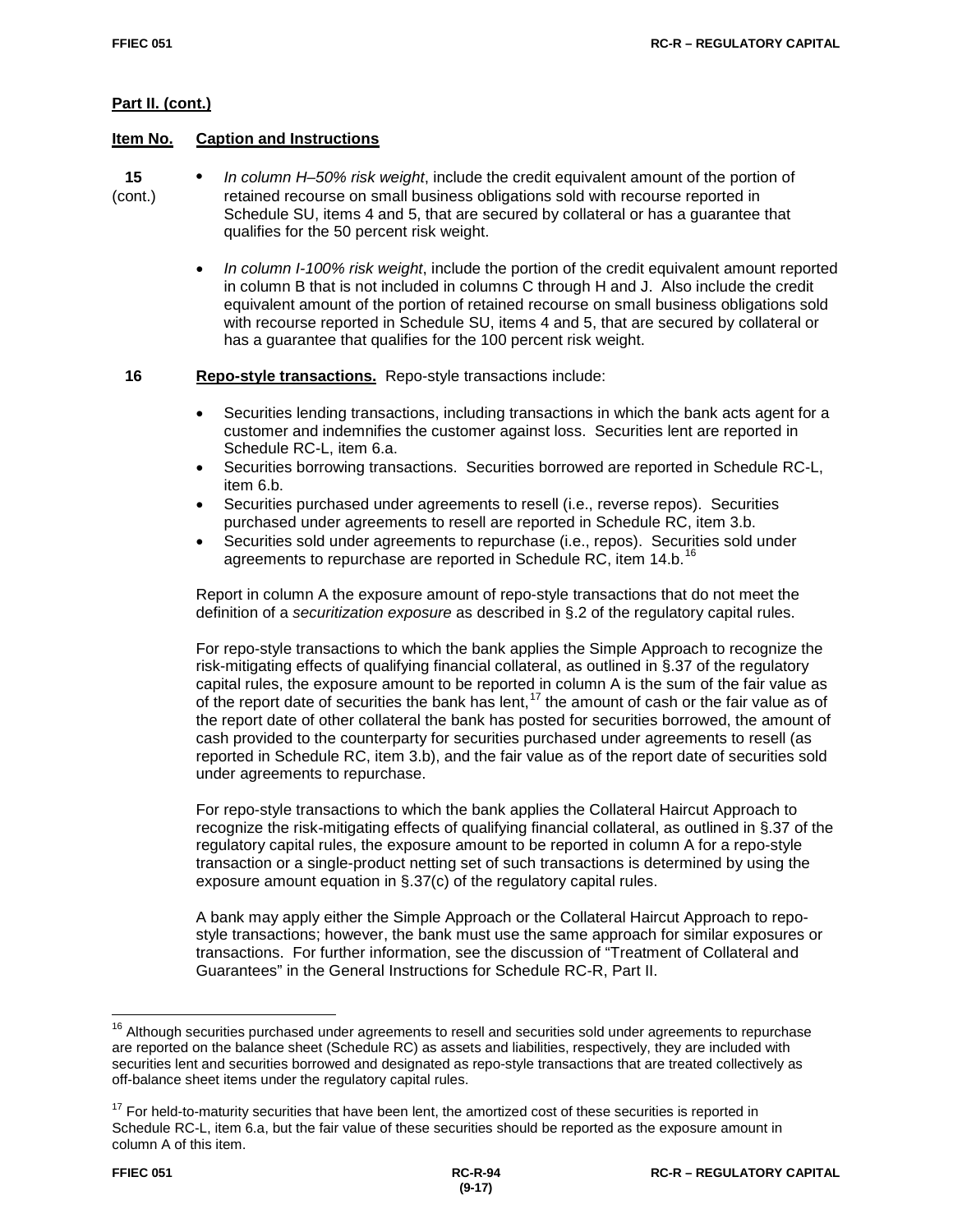1 agrees to deliver, at a specified future date, a specified instrument or commodity at a<br>
(cont.) specified price or yield. Forward contracts are not traded on organized exchanges are specified price or yield. Forward contracts are not traded on organized exchanges and their contractual terms are not standardized.

> Forward contracts include contracts for the purchase and sale of when-issued securities that are not excluded from the requirements of ASC Topic 815. Report contracts for the purchase of when-issued securities that are excluded from the requirements of ASC Topic 815 and accounted for on a settlement-date basis as "Other off-balance sheet liabilities" in Schedule RC-L, item 9, and contracts for the sale of when-issued securities that are excluded from the requirements of ASC Topic 815 and accounted for on a settlement-date basis as "Other off-balance sheet assets" in Schedule RC-L, item 10, subject to the existing reporting thresholds for these two items.

> **Option contracts.** Option contracts convey either the right or the obligation, depending upon whether the reporting institution is the purchaser or the writer, respectively, to buy or sell a financial instrument or commodity at a specified price by a specified future date. Some options are traded on organized exchanges and are known as exchange-traded options. Other options are written to meet the specialized needs of the counterparties to the transaction. These customized option contracts are known as over-the- counter (OTC) options. Thus, OTC options include all option contracts not traded on an organized exchange.

> The buyer (purchaser) of an option contract has, for compensation (such as a fee or premium), acquired the right (or option) to sell to, or purchase from, another party some financial instrument or commodity at a stated price on a specified future date. The seller (writer) of the option contract has, for such compensation, become obligated to purchase or sell the financial instrument or commodity at the option of the buyer of the contract. A put option contract obligates the seller of the contract to purchase some financial instrument or commodity at the option of the buyer of the contract. A call option contract obligates the seller of the contract to sell some financial instrument or commodity at the option of the buyer of the contract.

Option contracts also include swaptions, i.e., options to enter into a swap contract, and contracts known as caps, floors, collars, and corridors. In addition, a reporting institution's commitments to lend that meet the definition of a derivative and must be accounted for in accordance with ASC Topic 815, Derivatives and Hedging, are considered written options and should be reported in Schedule SU, items 1.a through 1.d. All other commitments to lend should be reported in Schedule RC-L, item 1.

**Swaps.** Swaps, including forward-starting swap contracts, are transactions in which two parties agree to exchange payment streams based on a specified notional amount for a specified period. For purposes of these reports, a swap that has an embedded early termination option that may be exercised either at a specified date or dates before the maturity date of the swap or during a specified period, which may be until the maturity date of the swap, should be reported as a swap and not as an option contract.

**Interest Rate Derivative Contracts.** Interest rate derivative contracts are contracts whose predominant risk characteristic is interest rate risk and are related to an interest-bearing financial instrument or whose cash flows are determined by referencing interest rates or another interest rate contract (e.g., an option on a futures contract to purchase a Treasury bill). These contracts are generally used to adjust the institution's interest rate exposure or, if the institution is an intermediary, the interest rate exposure of others. Interest rate derivative contracts include interest rate futures, single currency interest rate swaps, basis swaps, interest rate forwards, forward rate agreements, and interest rate options, including caps, floors, collars, and corridors.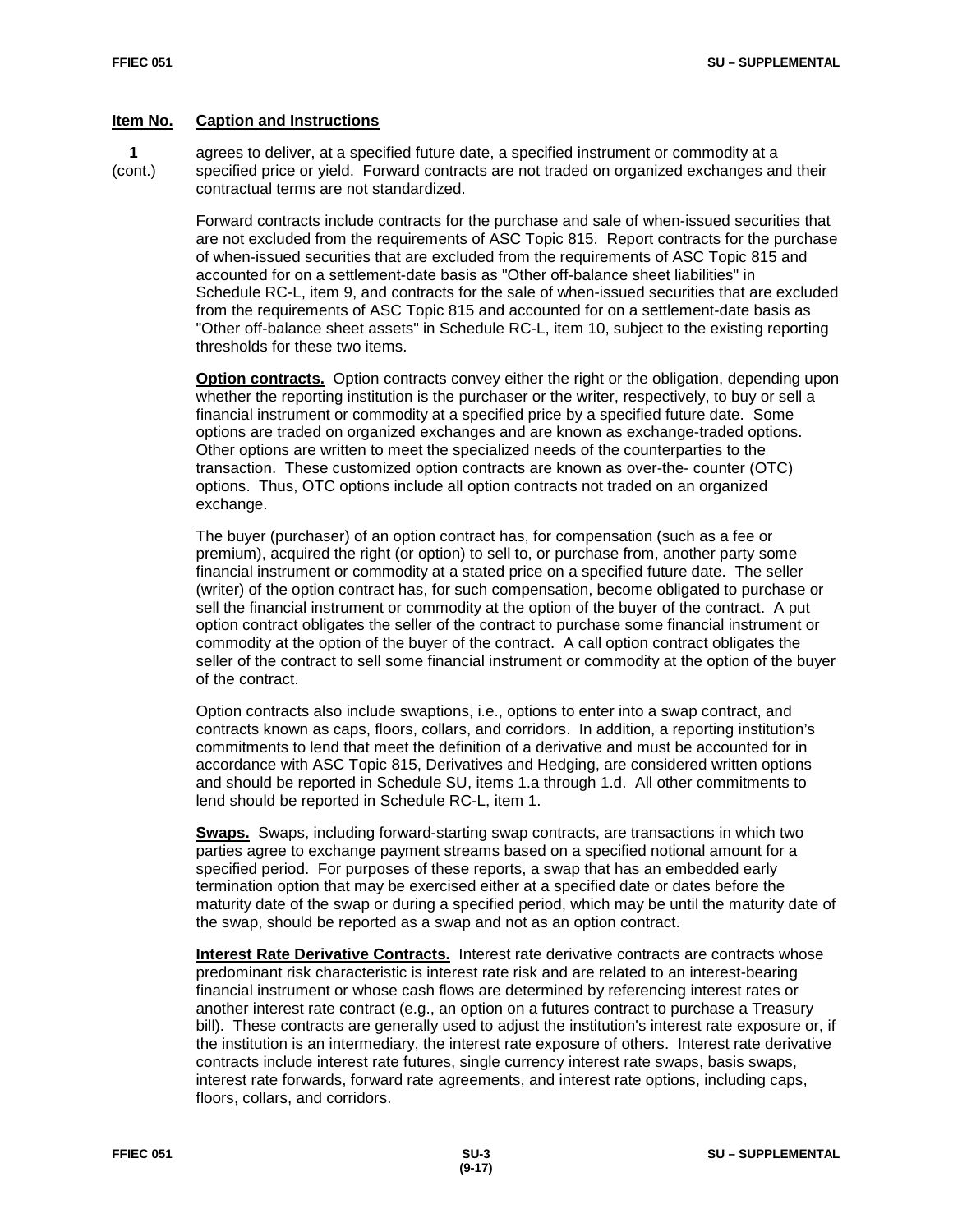**1** Interest rate derivative contracts also include:

(cont.)

- (1) A reporting institution's commitments (i.e., commitments that have a specific interest rate or price, selling date, and dollar amount) to sell loans secured by 1-to-4 family residential properties that meet the definition of a derivative contract under ASC Topic 815.
- (2) A reporting institution's commitments to lend that meet the definition of a derivative and must be accounted for in accordance with ASC Topic 815 are considered written options for purposes of Schedule SU, items 1.a through 1.d. All other commitments to lend should be reported in Schedule RC-L, item 1.

Interest rate derivative contracts exclude contracts involving the exchange of one or more foreign currencies (e.g., cross-currency swaps and currency options), which are to be reported as foreign exchange contracts in Schedule SU, item 1.b or 1.d, as appropriate. In addition, interest rate derivative contracts exclude contracts not involving the exchange of foreign currency whose predominant risk characteristic is foreign exchange risk, which are also to be reported as foreign exchange contracts in Schedule SU, item 1.b or 1.d, as appropriate.

Examples of interest rate derivative contracts to be reported in Schedule SU, items 1.a and 1.c, include Chicago Board Options Exchange options on the 13-week Treasury bill rate and futures on 90-day U.S. Treasury bills, 12-year GNMA pass-through securities, and 2-, 4-, 6-, and 10-year U.S. Treasury notes.

**Other Derivative Contracts.** Other derivative contracts include foreign exchange contracts, equity derivative contracts, commodity contracts, credit derivative contracts, and any other derivative contracts not reportable as interest rate derivative contracts.

The following types of derivative contracts are to be included in Schedule SU, items 1.b and 1.d:

(1) **Foreign Exchange Contracts.** Foreign exchange contracts are contracts to purchase foreign (non-U.S.) currencies and U.S. dollar exchange in the forward market, i.e., on an organized exchange or in an over-the-counter market, whose predominant risk characteristic is foreign exchange risk. A purchase of U.S. dollar exchange is equivalent to a sale of foreign currency. Foreign exchange contracts include cross-currency interest rate swaps where there is an exchange of principal, forward foreign exchange contracts (usually settling three or more business days from trade date), and currency futures and currency options. All amounts are to be reported in U.S. dollar equivalent values.

Only one side of a foreign currency transaction is to be reported. In those transactions where foreign (non-U.S.) currencies are bought or sold against U.S. dollars, report only that side of the transaction that involves the foreign (non-U.S.) currency. For example, if the reporting institution enters into a futures contract which obligates the institution to purchase U.S. dollar exchange against which it sells Japanese yen, then the institution would report (in U.S. dollar equivalent values) the amount of Japanese yen sold. In cross-currency transactions, which involve the purchase and sale of two non-U.S. currencies, only the purchase side is to be reported (in U.S. dollar equivalent values).

Examples of foreign exchange contracts to be reported in Schedule SU, items 1.b and 1.d, include exchange-traded options on major currencies such as the Euro, Japanese Yen, and British Pound Sterling, options on futures contracts of major currencies, and cross-currency interest rate swaps. A cross-currency interest rate swap is a transaction in which two parties agree to exchange principal amounts of different currencies, usually at the prevailing spot rate, at the inception of an agreement that lasts for a certain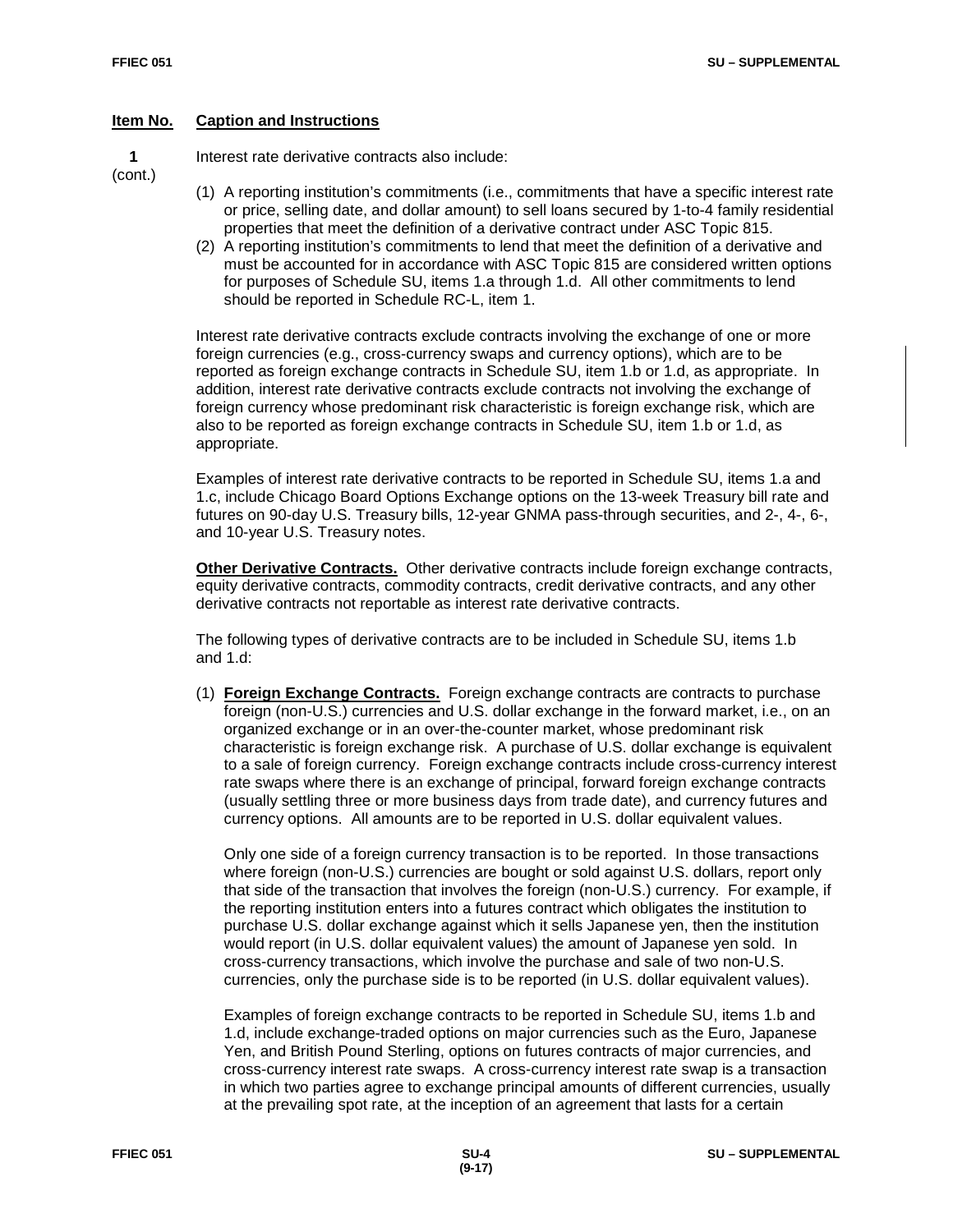**3.a** on Schedule RC, Balance Sheet, at fair value under a fair value option with changes in fair (cont.) value recognized in earnings. value recognized in earnings.

- **3.b Aggregate amount of fair value option liabilities.** Report the total fair value, as defined by ASC Topic 820, Fair Value Measurement (formerly FASB Statement No. 157, "Fair Value Measurements"), of those financial and servicing liabilities your institution has elected to report on Schedule RC, Balance Sheet, at fair value under a fair value option with changes in fair value recognized in earnings.
- **3.c Year-to-date net gains (losses) recognized in earnings on fair value option assets.**  Report the total amount of pretax gains (losses) from fair value changes included in earnings during the calendar year to date for all assets your institution has elected to account for at fair value under a fair value option. If the amount to be reported is a net loss, report it with a minus (-) sign. Disclosure of such gains (losses) is also required by ASC Subtopic 825-10, Financial Instruments – Overall (formerly FASB Statement No. 159, "Fair Value Option for Financial Assets and Financial Liabilities") and ASC Subtopic 860-50, Transfers and Servicing – Servicing Assets and Liabilities (formerly FASB Statement No. 156, "Accounting for Servicing of Financial Assets").
- **3.d Year-to-date net gains (losses) recognized in earnings on fair value option liabilities.**  Report the total amount of pretax gains (losses) from fair value changes included in earnings during the calendar year to date for all liabilities accounted for at fair value under a fair value option. If the amount to be reported is a net loss, report it with a minus (-) sign. Disclosure of such gains (losses) is also required by ASC Subtopic 825-10, Financial Instruments – Overall (formerly FASB Statement No. 159, "Fair Value Option for Financial Assets and Financial Liabilities") and ASC Subtopic 860-50, Transfers and Servicing – Servicing Assets and Liabilities (formerly FASB Statement No. 156, "Accounting for Servicing of Financial Assets").

# *Servicing, Securitization, and Asset Sale Activities*

#### **4 and 5 General Instructions**

For purposes of items 4 and 5 in this schedule, the following definition is applicable.

*Recourse or other seller-provided credit enhancement* **means an arrangement in which** the reporting institution retains, in form or in substance, any risk of credit loss directly or indirectly associated with a transferred (sold) asset that exceeds its pro rata claim on the asset. It also includes a representation or warranty extended by the reporting institution when it transfers an asset, or assumed by the institution when it services a transferred asset, that obligates the institution to absorb credit losses on the transferred asset. Such an arrangement typically exists when an institution transfers assets and agrees to protect purchasers or some other party, e.g., investors in securitized assets, from losses due to default by or nonperformance of the obligor on the transferred assets or some other party. The institution provides this protection by retaining:

- (1) an interest in the transferred assets, e.g., credit-enhancing interest-only strips, "spread" accounts, subordinated interests or securities, collateral invested amounts, and cash collateral accounts, that absorbs losses, or
- (2) an obligation to repurchase the transferred assets

in the event of a default of principal or interest on the transferred assets or any other deficiency in the performance of the underlying obligor or some other party. *Subordinated*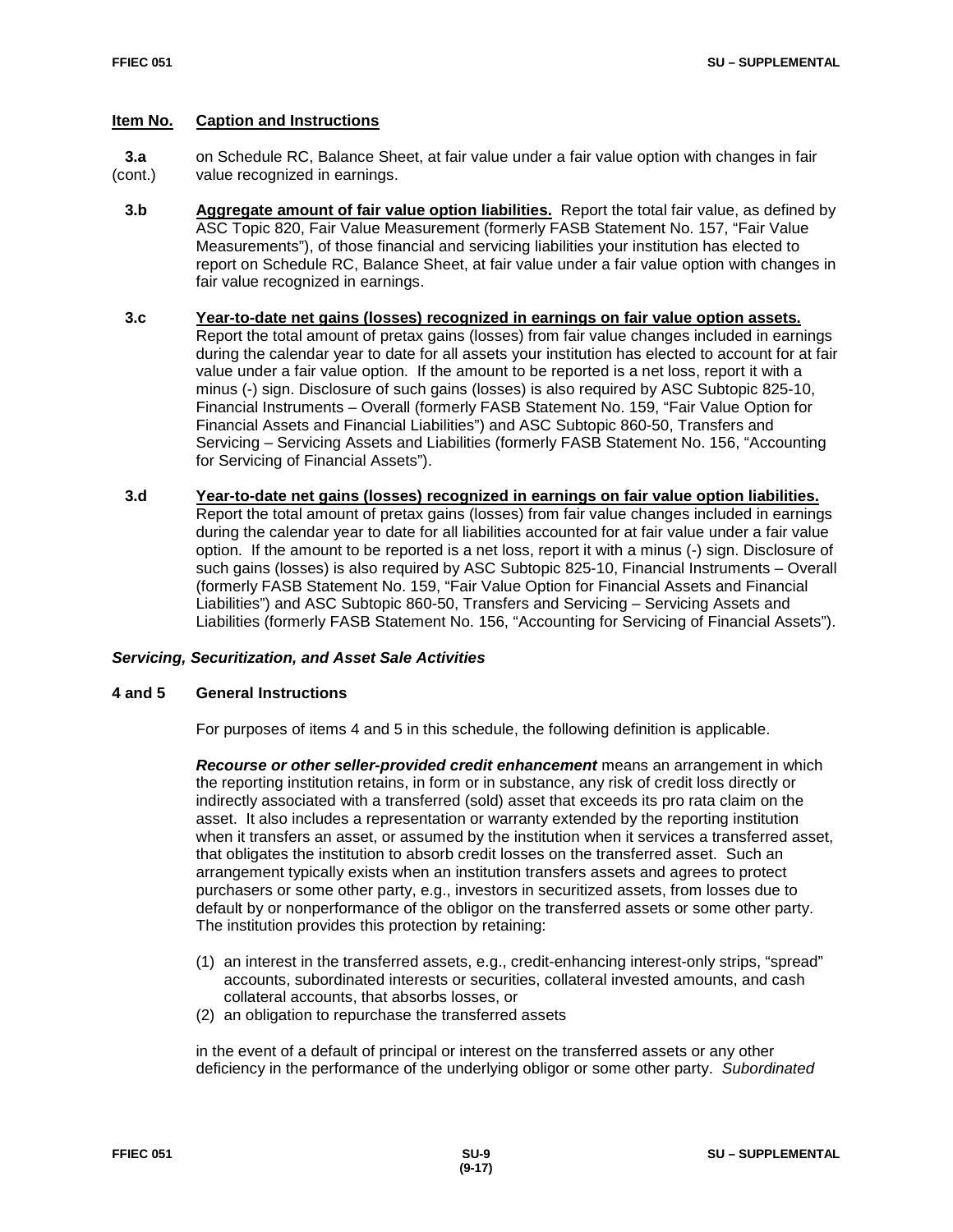**4 and 5** *interests and subordinated securities* retained by an institution when it securitizes assets expose the institution to more than its pro rata share of loss and thus are considered a form of credit enhancement to the securitization structure.

# **4 Does the institution have any assets it has sold and securitized with servicing retained or with recourse or other seller-provided credit enhancements?**

If your institution has any assets currently outstanding that it has sold and securitized with servicing retained or with recourse or other seller-provided credit enhancements, place an "X" in the box marked "Yes" and complete item 4.a, below.

If your institution has no assets currently outstanding that it has sold and securitized with servicing retained or with recourse or other seller-provided credit enhancements, place an "X" in the box marked "No," skip item 4.a, and go to item 5.

- **4.a Total outstanding principal balance of assets sold and securitized by the reporting institution with servicing retained or with recourse or other seller-provided credit enhancements.** Report the total principal balance outstanding as of the report date of loans, leases, and other assets which the reporting institution has sold and securitized while:
	- (1) retaining the right to service these assets, or
	- (2) when servicing has not been retained, retaining recourse or providing other sellerprovided credit enhancements to the securitization structure.

Include the amount outstanding of any credit card fees and finance charges that the reporting institution has securitized and sold in connection with its securitization and sale of credit card receivable balances.

Include the principal balance outstanding of loans the reporting institution has (1) pooled into securities that have been guaranteed by the Government National Mortgage Association (Ginnie Mae) and (2) sold with servicing rights retained.

Also include the principal balance outstanding of securitizations of small business obligations transferred with recourse under Section 208 of the [Riegle Community Development and](https://www.gpo.gov/fdsys/pkg/STATUTE-108/pdf/STATUTE-108-Pg2160.pdf)  [Regulatory Improvement Act of 1994.](https://www.gpo.gov/fdsys/pkg/STATUTE-108/pdf/STATUTE-108-Pg2160.pdf)

**Exclude the principal balance of loans underlying seller's interests owned by the reporting** institution. Seller's interest means the reporting institution's ownership interest in loans that have been securitized, except an interest that is a form of recourse or other seller-provided credit enhancement.

Do *not* report in this item the outstanding balance of 1-4 family residential mortgages sold to the Federal National Mortgage Association (Fannie Mae) or the Federal Home Loan Mortgage Corporation (Freddie Mac) that the government-sponsored agency in turn securitizes. Report 1-4 family residential mortgages sold to Fannie Mae or Freddie Mac with recourse or other seller-provided credit enhancements in Schedule SU, item 5.a. If servicing has been retained on closed-end 1-4 family residential mortgages sold to Fannie Mae or Freddie Mac, report the outstanding principal balance of the mortgages in Schedule SU, item 6.a.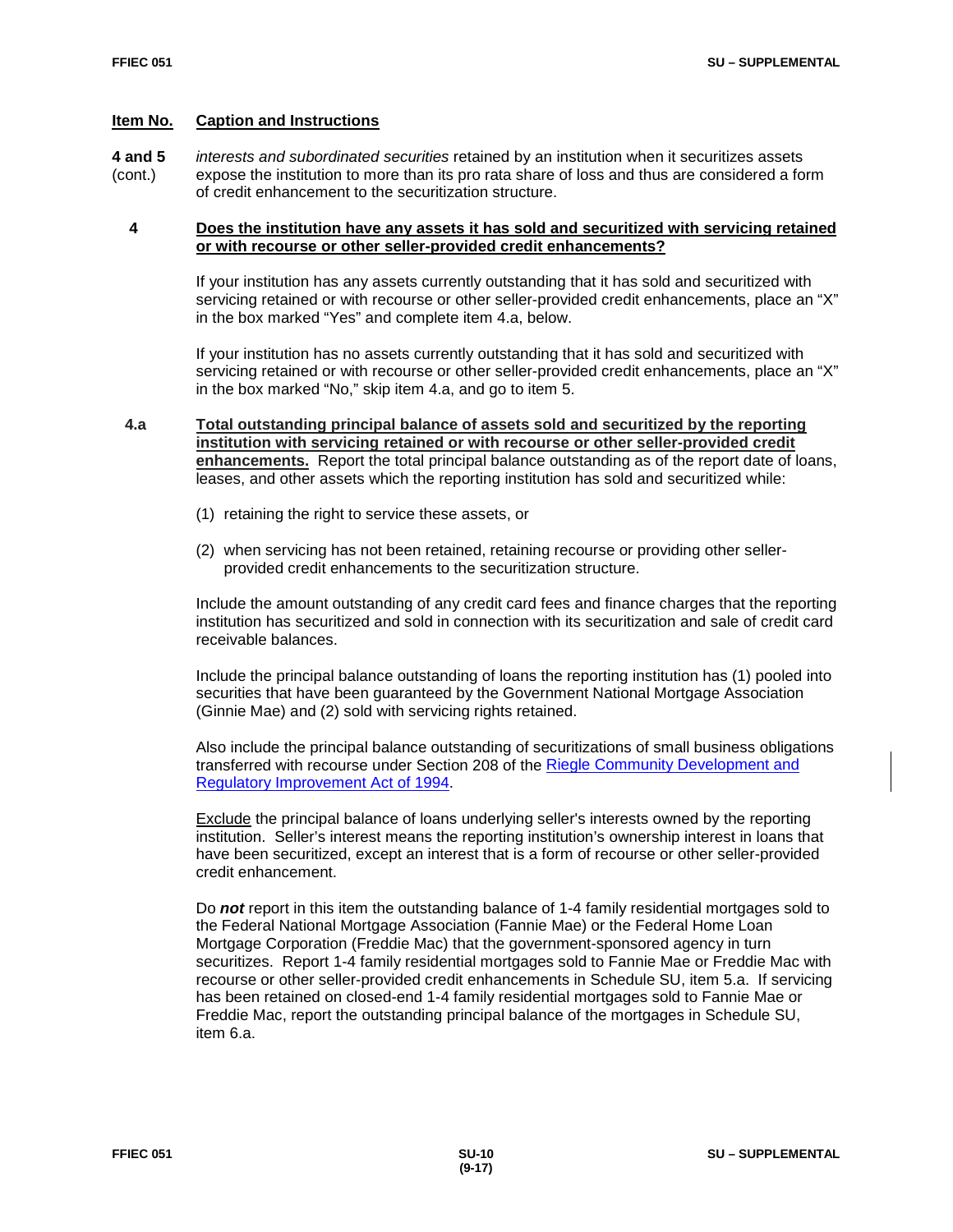**4.a** Exclude securitizations that the reporting institution has accounted for as secured borrowings

(cont.) because the transactions do not meet the criteria for sale accounting under generally accepted accounting principles. The securitized loans, leases, and other assets should continue to be carried as assets on the reporting institution's balance sheet.

# **5 Does the institution have any assets it has sold with recourse or other seller-provided credit enhancements but has not securitized?**

If your institution has any assets currently outstanding that it has sold with recourse or other seller-provided credit enhancements but has not securitized, place an "X" in the box marked "Yes" and complete item 5.a, below.

If your institution has no assets currently outstanding that it has sold and securitized with recourse or other seller-provided credit enhancements, place an "X" in the box marked "No," skip item 5.a, and go to item 6.

 **5.a Total outstanding principal balance of assets sold by the reporting institution with recourse or other seller-provided credit enhancements, but not securitized by the reporting institution.** Report the unpaid principal balance as of the report date of loans, leases, and other assets, which the reporting institution has sold with recourse or other sellerprovided credit enhancements, but which were not securitized by the reporting institution. Include loans, leases, and other assets that the reporting institution has sold with recourse or other seller-provided credit enhancements to other institutions or entities, whether or not the purchaser has securitized the loans and leases purchased from the reporting institution. Include 1-4 family residential mortgages that the reporting institution has sold to the Federal National Mortgage Association (Fannie Mae) or the Federal Home Loan Mortgage Corporation (Freddie Mac) with recourse or other seller-provided credit enhancements.

Include the unpaid principal balance of small business obligations the reporting institution has transferred with recourse under Section 208 of the Riegle [Community Development](https://www.gpo.gov/fdsys/pkg/STATUTE-108/pdf/STATUTE-108-Pg2160.pdf)  [and Regulatory Improvement Act of 1994,](https://www.gpo.gov/fdsys/pkg/STATUTE-108/pdf/STATUTE-108-Pg2160.pdf) but which were not securitized by the reporting institution.

# **6 Does the institution service any closed-end 1-4 family residential mortgage loans for others or does it service more than \$10 million of other financial assets for others?**

If your institution either (1) services any closed-end 1-4 family residential mortgage loans for others or (2) services more than \$10 million of other financial assets for others, place an "X" in the box marked "Yes" and complete item 6.a, below.

If your institution (1) does not service any closed-end 1-4 family residential mortgage loans for others and (2) does not service more than \$10 million of other financial assets for others, place an "X" in the box marked "No," skip item 6.a, and go to item 7.

 **6.a Total outstanding principal balance of closed-end 1-4 family residential mortgage loans serviced for others plus the total outstanding principal balance of other financial assets serviced for others if more than \$10 million.** Report the sum of (1) the outstanding principal balance of closed-end 1-to-4 family residential mortgage loans the reporting institution services for others, regardless of amount, plus (2) the outstanding principal balance of all other financial assets the reporting institution services for others, provided this balance is more than \$10 million. For purposes of reporting the outstanding principal balance of loans serviced for others in accordance with the preceding sentence, include the servicing of whole loans and other financial assets or only portions thereof, as is typically the case with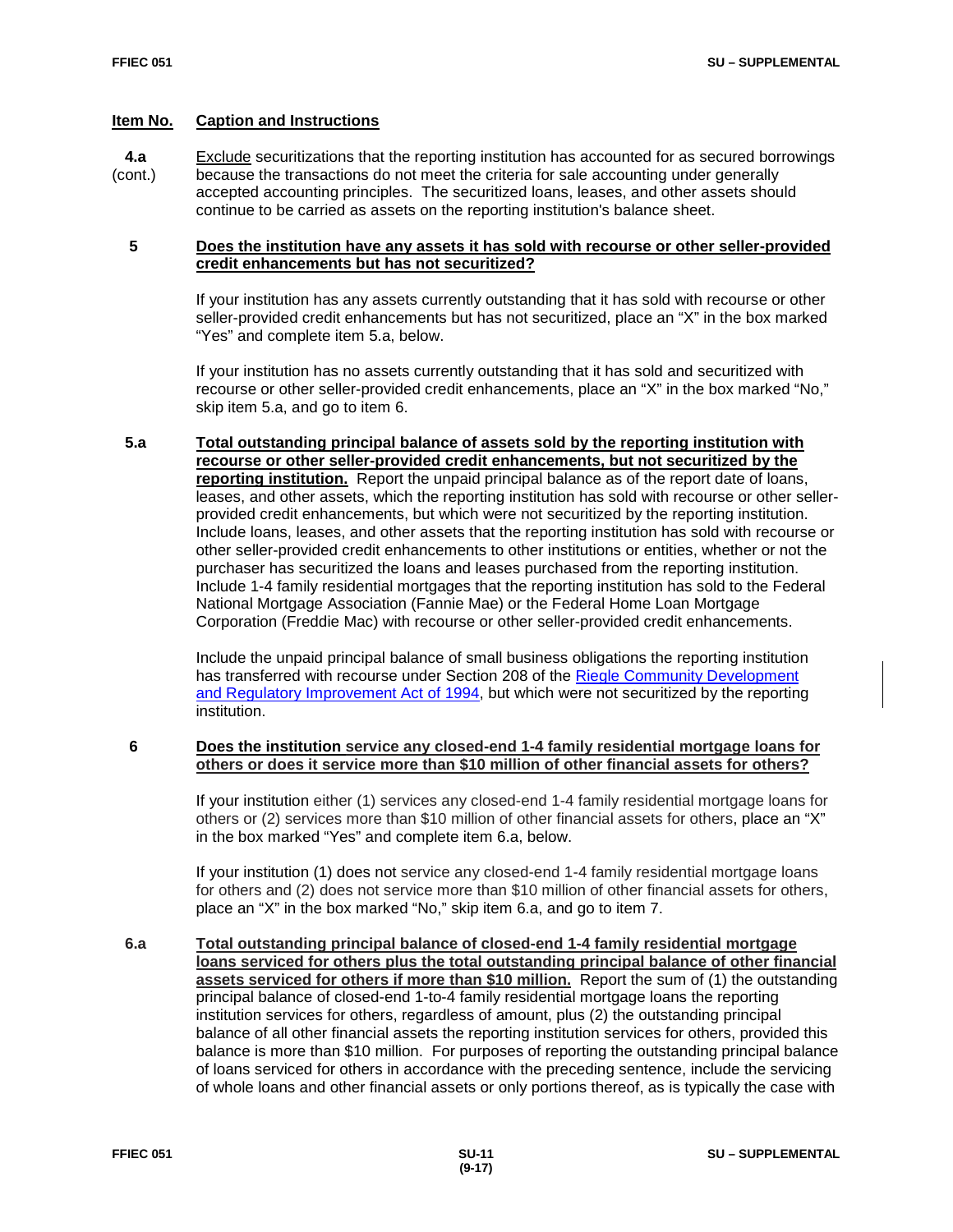**6.a** loan participations. An institution should report the outstanding principal balance of assets for (cont.) which it is the contractual servicer of record without regard to any subservicing agreements applicable to the assets.

> Include (1) the principal balance of loans and other financial assets owned by others for which the reporting institution has purchased the servicing (i.e., purchased servicing) and (2) the principal balance of loans and other financial assets that the reporting institution has either originated or purchased and subsequently sold, whether or not securitized, but for which it has retained the servicing duties and responsibilities (i.e., retained servicing). If the institution services a portion of a loan or other financial asset for one or more other parties and owns the remaining portion of the loan or other financial asset, report only the principal balance of the portion of the asset serviced for others.

Include the outstanding principal balance of all closed-end 1-to-4 family residential mortgage loans (as defined for Schedule RC-C, Part I, item 1.c.(2)) that the reporting institution services for others regardless of whether the reporting institution provides recourse or other service-provided credit enhancements. For example, the reporting institution should include closed-end 1-to-4 family residential mortgages serviced under regular option contracts (i.e., with recourse) with the Federal National Mortgage Association, serviced with recourse for the Federal Home Loan Mortgage Corporation, and serviced with recourse under other servicing contracts.

Other serviced financial assets may include, but are not limited to, home equity lines, credit cards, automobile loans, and loans guaranteed by the Small Business Administration.

# **Variable Interest Entities**

# **7 Does the institution have any consolidated variable interest entities?**

If your institution has any consolidated variable interest entities, place an "X" in the box marked "Yes" and complete items 7.a and 7.b, below.

If your institution does not have any consolidated variable interest entities, place an "X" in the box marked "No," skip item items 7.a and 7.b, and go to item 8.

#### **General Instructions**

A variable interest entity (VIE), as described in ASC Topic 810, Consolidation (formerly FASB Interpretation No.46 (revised December 2003), "Consolidation of Variable Interest Entities," as amended by FASB Statement No. 167, "Amendments to FASB Interpretation No. 46(R)"), is an entity in which equity investors do not have sufficient equity at risk for that entity to finance its activities without additional subordinated financial support or, as a group, the holders of the equity investment at risk lack one or more of the following three characteristics: (a) the power, through voting rights or similar rights, to direct the activities of an entity that most significantly impact the entity's economic performance, (b) the obligation to absorb the expected losses of the entity, or (c) the right to receive the expected residual returns of the entity.

Variable interests in a VIE are contractual, ownership, or other pecuniary interests in an entity that change with changes in the fair value of the entity's net assets exclusive of variable interests. When an institution or other company has a variable interest or interests in a VIE, ASC Topic 810 provides guidance for determining whether the institution or other company must consolidate the VIE. If an institution or other company has a controlling financial interest in a VIE, it is deemed to be the primary beneficiary of the VIE and, therefore, must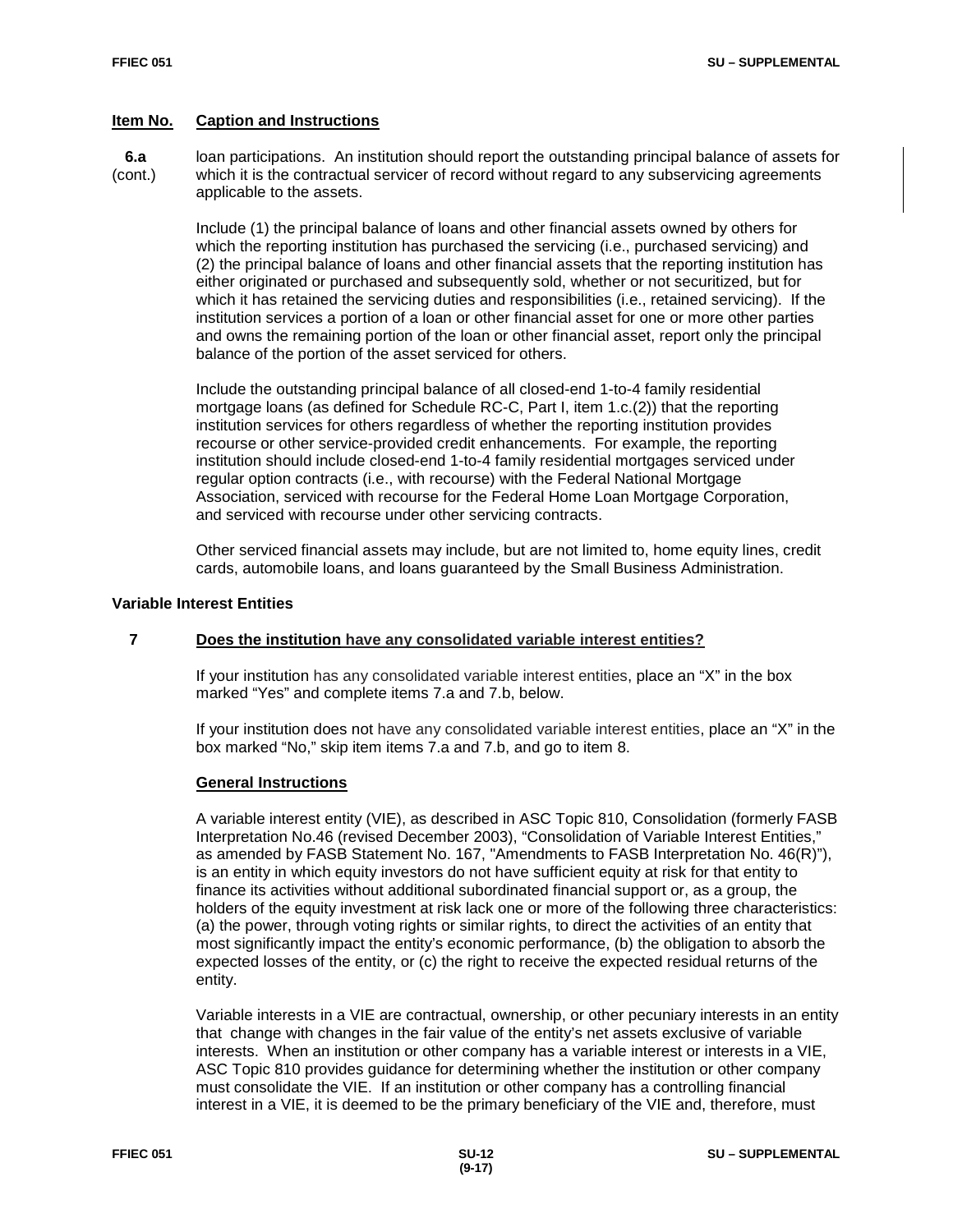#### **Derivative Contracts (cont.):**

and exceeds 25 percent of "All other liabilities," this amount should be disclosed in Schedule RC-G, item 4.d. Net gains (losses) on derivatives held for purposes other than trading that are not designated as hedging instruments in hedging relationships that qualify for hedge accounting in accordance with ASC Topic 815 should be recognized currently in earnings and reported consistently as either "Other noninterest income" or "Other noninterest expense" in Schedule RI, item 5.l or item 7.d, respectively.

Netting of derivative assets and liabilities is prohibited on the balance sheet except as permitted under ASC Subtopic 210-20, Balance Sheet – Offsetting (formerly FASB Interpretation No. 39, "Offsetting of Amounts Related to Certain Contracts"). See the Glossary entry for "offsetting."

**Discounts:** See "premiums and discounts."

**Dividends:** Cash dividends are payments of cash to stockholders in proportion to the number of shares they own. Cash dividends on preferred and common stock are to be reported on the date they are declared by the bank's board of directors (the declaration date) by debiting "retained earnings" and crediting "dividends declared not yet payable," which is to be reported in other liabilities. Upon payment of the dividend, "dividends declared not yet payable" is debited for the amount of the cash dividend with an offsetting credit, normally in an equal amount, to "dividend checks outstanding" which is reportable in the "demand deposits" category of the bank's deposit liabilities.

A liability for dividends payable may not be accrued in advance of the formal declaration of a dividend by the board of directors. However, the bank may segregate a portion of retained earnings in the form of a net worth reserve in anticipation of the declaration of a dividend.

Stock dividends are distributions of additional shares to stockholders in proportion to the number of shares they own. Stock dividends are to be reported by transferring an amount equal to the fair value of the additional shares issued from retained earnings to a category of permanent capitalization (common stock and surplus). However, the amount transferred from retained earnings must be reduced by the amount of any mandatory and discretionary transfers previously made (such as those from retained earnings to surplus for increasing the bank's legal lending limit) provided such transfers have not already been used to record a stock dividend. In any event, the amount transferred from retained earnings may not be less than the par or stated value of the additional shares being issued.

Property dividends, also known as dividends in kind, are distributions to stockholders of assets other than cash. The transfer of securities of other companies, real property, or any other asset owned by the reporting bank to a stockholder or related party is to be recorded at the fair value of the asset on the declaration date of the dividend. A gain or loss on the transferred asset must be recognized in the same manner as if the property had been disposed of in an outright sale at or near the declaration date. In those instances where a bank transfers bank premises to a parent holding company in the form of a property dividend and the parent immediately enters into a sale-leaseback transaction with a third party, the gain must be deferred by the bank and amortized over the life of the lease.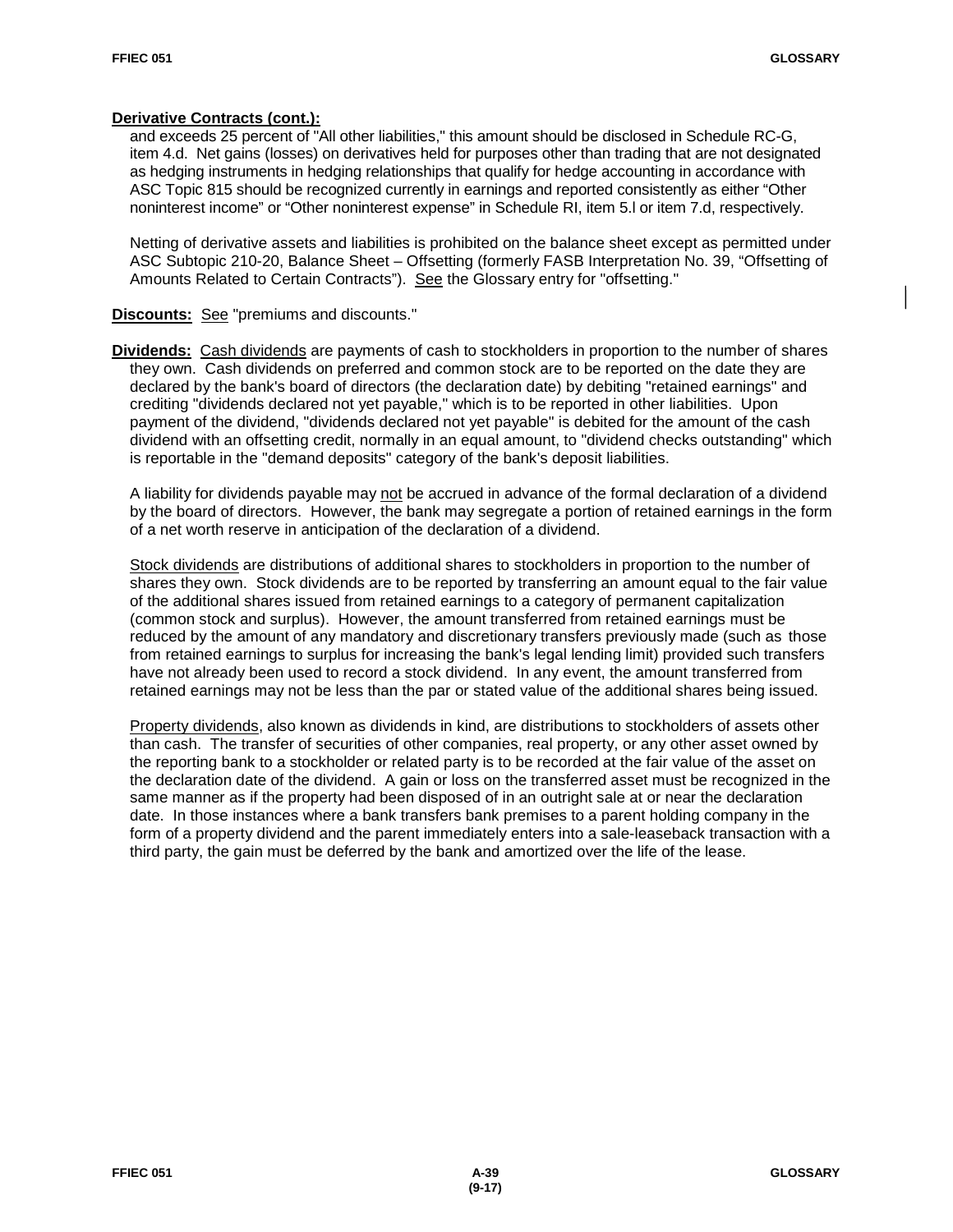- **Domestic Office:** For purposes of these reports, a domestic office of the reporting bank is a branch or consolidated subsidiary (other than an Edge or Agreement subsidiary) located in the 50 states of the United States or the District of Columbia or a branch on a U.S. military facility wherever located. However, if the reporting bank is chartered and headquartered in Puerto Rico or a U.S. territory or possession, a branch or consolidated subsidiary located in the 50 states of the United States, the District of Columbia, Puerto Rico, or a U.S. territory or possession is a domestic office. The domestic offices of the reporting bank exclude all International Banking Facilities (IBFs); all offices of Edge and Agreement subsidiaries, including their U.S. offices; and all branches and other consolidated subsidiaries of the bank located in foreign countries.
- **Due Bills:** A due bill is an obligation that results when a bank sells an asset and receives payment, but does not deliver the security or other asset. A due bill can also result from a promise to deliver an asset in exchange for value received. In both cases, the receipt of the payment creates an obligation regardless of whether the due bill is issued in written form. Outstanding due bill obligations shall be reported as borrowings in Schedule RC, item 16, "Other borrowed money," by the issuing bank. Conversely, when the reporting bank is the holder of a due bill, the outstanding due bill obligation of the seller shall be reported as a loan to that party.
- **Edge and Agreement Corporation:** An Edge corporation is a federally-chartered corporation organized under [Section 25\(a\) of the Federal Reserve Act](https://www.gpo.gov/fdsys/pkg/USCODE-2015-title12/pdf/USCODE-2015-title12-chap6-subchapI-sec601.pdf) and subject to [Federal Reserve Regulation K.](http://www.ecfr.gov/cgi-bin/text-idx?SID=e5eec385a42a805c2ac2224a79f6204a&mc=true&node=pt12.2.211&rgn=div5) Edge corporations are allowed to engage only in international banking or other financial transactions related to international business.

An Agreement corporation is a state-chartered corporation that has agreed to operate as if it were organized under [Section 25 of the Federal Reserve Act](https://www.gpo.gov/fdsys/pkg/USCODE-2015-title12/pdf/USCODE-2015-title12-chap6-subchapI-sec601.pdf) and has agreed to be subject to Federal [Reserve Regulation K.](http://www.ecfr.gov/cgi-bin/text-idx?SID=e5eec385a42a805c2ac2224a79f6204a&mc=true&node=pt12.2.211&rgn=div5) Agreement corporations are restricted, in general, to international banking operations. Banks must apply to the Federal Reserve for permission to acquire stock in an Agreement corporation.

A reporting bank's Edge or Agreement subsidiary, i.e., the bank's majority-owned Edge or Agreement corporation, is treated for purposes of these reports as a "foreign" office of the reporting bank.

**Equity-Indexed Certificates of Deposit:** Under ASC Topic 815, Derivatives and Hedging (formerly FASB Statement No. 133, "Accounting for Derivative Instruments and Hedging Activities," as amended), a certificate of deposit that pays "interest" based on changes in an equity securities index is a hybrid instrument with an embedded derivative that must be accounted for separately from the host contract, i.e., the certificate of deposit. For further information, see the Glossary entry for "Derivative Contracts." Examples of equity-indexed certificates of deposit include the "Index Powered® CD" and the "Dow Jones Industrials Indexed Certificate of Deposit."

At the maturity date of a typical equity-indexed certificate of deposit, the holder of the certificate of deposit receives the original amount invested in the deposit plus some or all of the appreciation, if any, in an index of stock prices over the term of the certificate of deposit. Thus, the equity-indexed certificate of deposit contains an embedded equity call option. To manage the market risk of its equityindexed certificates of deposit, a bank that issues these deposits normally enters into one or more separate freestanding equity derivative contracts with an overall term that matches the term of the certificates of deposit. At maturity, these separate derivatives are expected to provide the bank with a cash payment in an amount equal to the amount of appreciation, if any, in the same stock price index that is embedded in the certificates of deposit, thereby providing the bank with the funds to pay the "interest" on the equity-indexed certificates of deposit. During the term of the separate freestanding equity derivative contracts, the bank will periodically make either fixed or variable payments to the counterparty on these contracts.

When a bank issues an equity-indexed certificate of deposit, it must either account for the written equity call option embedded in the deposit separately from the certificate of deposit host contract or irrevocably elect to account for the hybrid instrument (the equity-indexed certificate of deposit) in its entirety at fair value.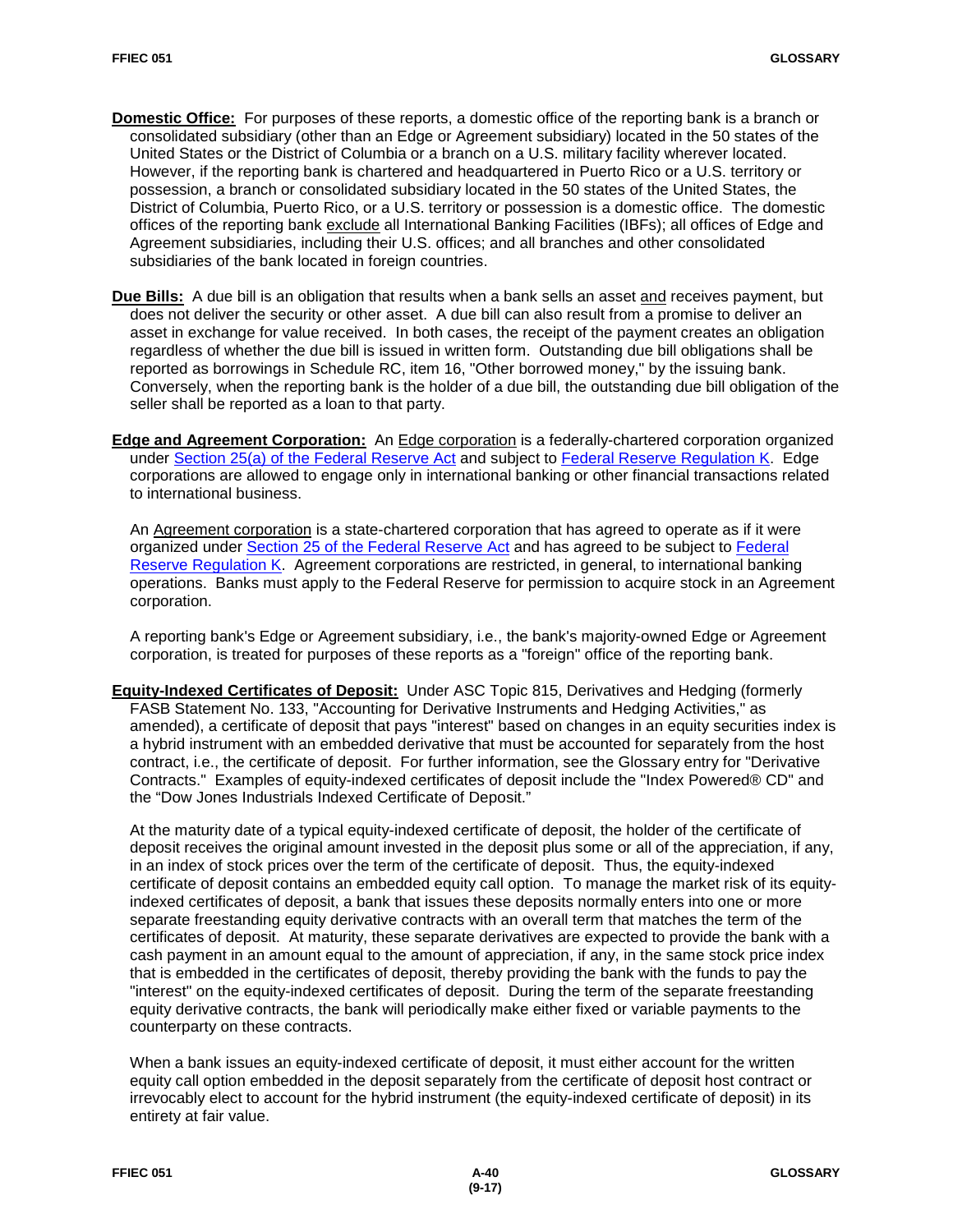#### **Securities Activities (cont.):**

Held-to-maturity securities are debt securities that an institution has the positive intent and ability to hold to maturity. Held-to-maturity securities are generally reported at amortized cost. Securities not categorized as trading or held-to-maturity must be reported as available-for-sale. An institution must report its available-for-sale securities at fair value on the balance sheet, but unrealized gains and losses are excluded from earnings and reported in a separate component of equity capital (i.e., in Schedule RC, item 26.b, "Accumulated other comprehensive income").

When the fair value of a security is less than its (amortized) cost basis, the security is impaired and the impairment is either temporary or other than temporary. Under ASC Topic 320, institutions must determine whether an impairment of an individual available-for-sale or held-to-maturity security is other than temporary. To make this determination, institutions should apply applicable accounting guidance including, but not limited to, ASC Topic 320, ASC Subtopic 325-40, Investments-Other – Beneficial Interests in Securitized Financial Assets (formerly EITF Issue No. 99-20, "Recognition of Interest Income and Impairment on Purchased and Retained Beneficial Interests in Securitized Financial Assets," as amended), and [SEC Staff Accounting Bulletin No. 59, Other Than Temporary Impairment](https://www.sec.gov/interps/account/sabcodet5.htm)  [of Certain Investments in Equity Securities \(Topic 5.M. in the Codification of Staff](https://www.sec.gov/interps/account/sabcodet5.htm) Accounting Bulletins).

Under ASC Topic 320, if an institution intends to sell a debt security or it is more likely than not that it will be required to sell the debt security before recovery of its amortized cost basis, an other-thantemporary impairment has occurred and the entire difference between the security's amortized cost basis and its fair value at the balance sheet date must be recognized in earnings. In these cases, the fair value of the debt security would become its new amortized cost basis.

In addition, under ASC Topic 320, if the present value of cash flows expected to be collected on a debt security is less than its amortized cost basis, a credit loss exists. In this situation, if an institution does not intend to sell the security and it is not more likely than not that the institution will be required to sell the debt security before recovery of its amortized cost basis less any current-period credit loss, an other-than-temporary impairment has occurred. The amount of the total other-than-temporary impairment related to the credit loss must be recognized in earnings, but the amount of the total impairment related to other factors must be recognized in other comprehensive income, net of applicable taxes.

Other-than-temporary impairment losses on held-to-maturity and available-for-sale debt securities that must be recognized in earnings should be included in Schedule RI, items 6.a and 6.b, respectively. Other-than-temporary impairment losses that are to be recognized in other comprehensive income, net of applicable taxes, should be reported in item 10 of Schedule RI-A, Changes in Bank Equity Capital, and included on the balance sheet in Schedule RC, item 26.b, "Accumulated other comprehensive income." The amount of other-than-temporary impairment losses on held-to-maturity and available-forsale debt securities recognized in earnings during the current calendar year-to-date reporting period should be reported in Schedule RI, Memorandum item 14. For a held-to-maturity debt security on which the institution has recognized an other-than-temporary impairment loss related to factors other than credit loss in other comprehensive income, the institution should report the carrying value of the debt security in Schedule RC, item 2.a, and in column A of Schedule RC-B, Securities. Under ASC Topic 320, this carrying value should be the fair value of the held-to-maturity debt security as of the date of the most recently recognized other-than-temporary impairment loss adjusted for subsequent accretion of the impairment loss related to factors other than credit loss.

The proper categorization of securities is important to ensure that trading gains and losses are promptly recognized in earnings and regulatory capital. This will not occur when securities intended to be held for trading purposes are categorized as held-to-maturity or available-for-sale. The following practices are considered trading activities:

(1) Gains Trading – Gains trading is characterized by the purchase of a security and the subsequent sale of the same security at a profit after a short holding period, while securities acquired for this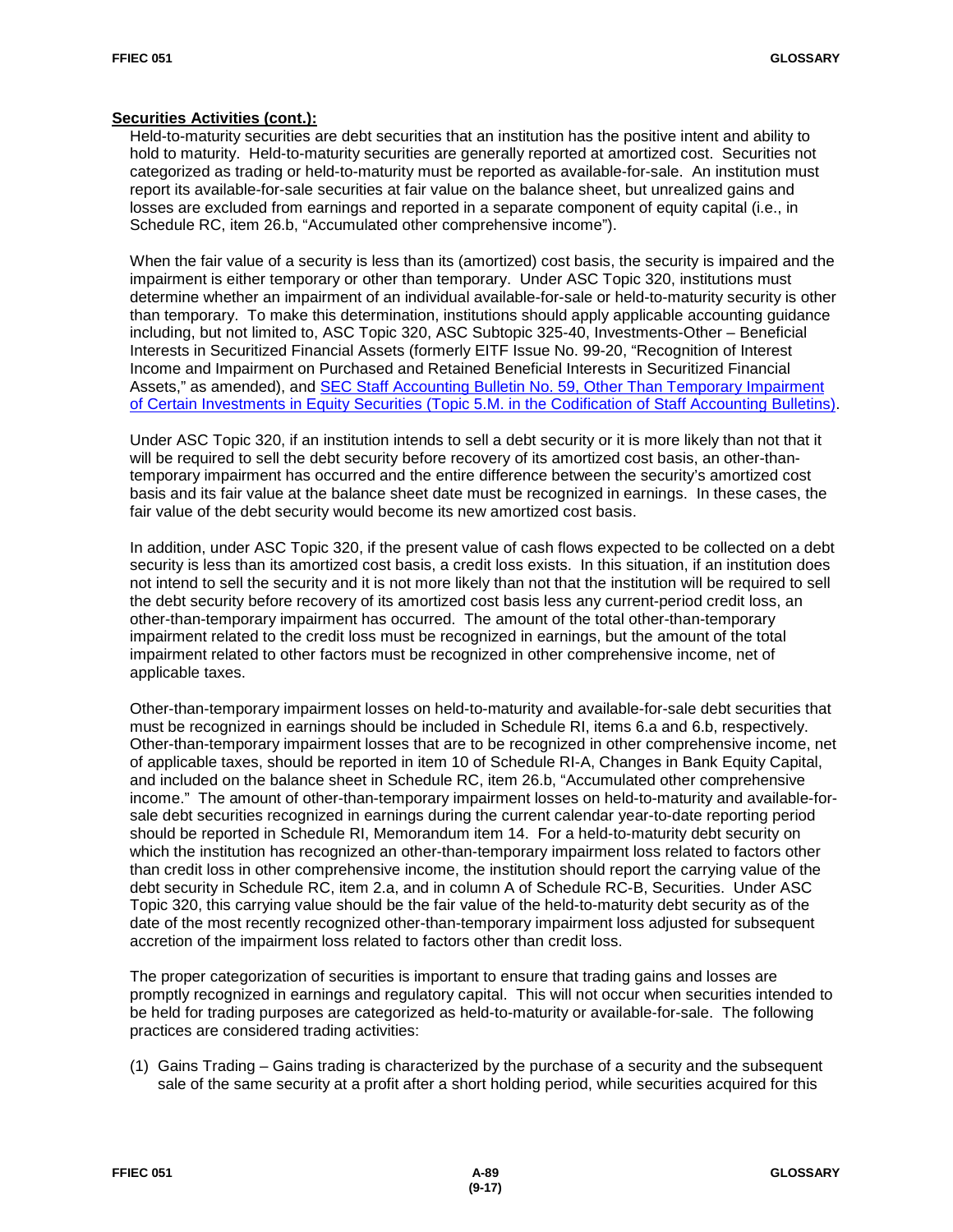#### **Securities Activities (cont.):**

purpose that cannot be sold at a profit are typically retained in the available-for-sale or held-tomaturity portfolio. Gains trading may be intended to defer recognition of losses, as unrealized losses on available-for-sale and held-to-maturity debt securities do not directly affect regulatory capital and generally are not reported in income until the security is sold.

- (2) When-Issued Securities Trading When-issued securities trading is the buying and selling of securities in the period between the announcement of an offering and the issuance and payment date of the securities. A purchase of a "when-issued" security acquires the risks and rewards of owning a security and may sell the when-issued security at a profit before having to take delivery and pay for it. Because such transactions are intended to generate profits from short-term price movements, they should be categorized as trading.
- (3) Pair-offs Pair-offs are security purchase transactions that are closed-out or sold at, or prior to, settlement date. In a pair-off, an institution commits to purchase a security. Then, prior to the predetermined settlement date, the institution will pair-off the purchase with a sale of the same security. Pair-offs are settled net when one party to the transaction remits the difference between the purchase and the sale price to the counterparty. Pair-offs may also involve the same sequence of events using swaps, options on swaps, forward commitments, options on forward commitments, or other off-balance sheet derivative contracts.
- (4) Extended Settlements In the U.S., regular-way settlement for federal government and federal agency securities (except mortgage-backed securities and derivative contracts) is one business day after the trade date. Regular-way settlement for corporate and municipal securities is three business days after the trade date. For mortgage-backed securities, it can be up to 60 days or more after the trade date. The use of extended settlements may be offered by securities dealers in order to facilitate speculation on the part of the purchaser, often in connection with pair-off transactions. Securities acquired through the use of a settlement period in excess of the regularway settlement periods in order to facilitate speculation should be reported as trading assets.
- (5) Repositioning Repurchase Agreements A repositioning repurchase agreement is a funding technique offered by a dealer in an attempt to enable an institution to avoid recognition of a loss. Specifically, an institution that enters into a "when-issued" trade or a "pair-off" (which may include an extended settlement) that cannot be closed out at a profit on the payment or settlement date will be provided dealer financing in an effort to fund its speculative positionuntil the security can be sold at a gain. The institution purchasing the security typically pays the dealer a small margin that approximates the actual loss in the security. The dealer then agrees to fund the purchase of the security, typically buying it back from the purchaser under a resale agreement. Any securities acquired through a dealer financing technique such as a repositioning repurchase agreement that is used to fund the speculative purchase of securities should be reported as trading assets.
- (6) Short Sales A short sale is the sale of a security that is not owned. The purpose of a short sale generally is to speculate on a fall in the price of the security. (For further information, see the Glossary entry for "short position.")

One other practice, referred to as "adjusted trading," is not acceptable under any circumstances. Adjusted trading involves the sale of a security to a broker or dealer at a price above the prevailing market value and the contemporaneous purchase and booking of a different security, frequently a lower-rated or lower quality issue or one with a longer maturity, at a price above its market value. Thus, the dealer is reimbursed for losses on the purchase from the institution and ensured a profit. Such transactions inappropriately defer the recognition of losses on the security sold and establish an excessive cost basis for the newly acquired security. Consequently, such transactions are prohibited and may be in violation of 18 U.S.C. Sections [1001–Statements or Entries Generally](https://www.gpo.gov/fdsys/pkg/USCODE-2015-title18/pdf/USCODE-2015-title18-partI-chap47-sec1001.pdf) and 1005–Bank [Entries, Reports and](https://www.gpo.gov/fdsys/pkg/USCODE-2015-title18/pdf/USCODE-2015-title18-partI-chap47-sec1005.pdf)  [Transactions.](https://www.gpo.gov/fdsys/pkg/USCODE-2015-title18/pdf/USCODE-2015-title18-partI-chap47-sec1005.pdf)

See also "trading account."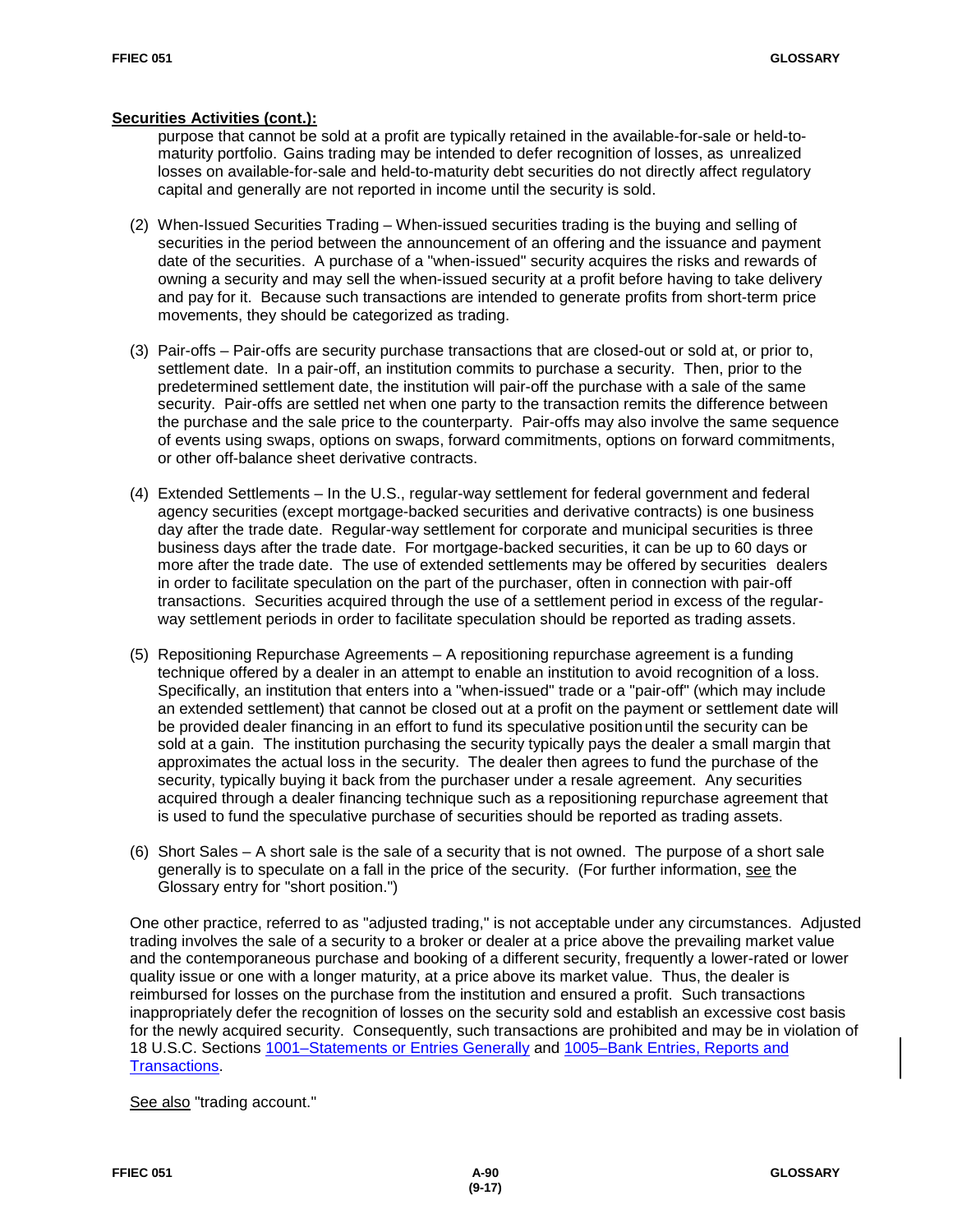### **Servicing Assets and Liabilities (cont.):**

increased obligation based on fair value at each quarter-end report date. The servicing assets within a class should be stratified into groups based on one or more of the predominant risk characteristics of the underlying financial assets. If the carrying amount of a stratum of servicing assets exceeds its fair value, the bank should separately recognize impairment for that stratum by reducing the carrying amount to fair value through a valuation allowance for that stratum. The valuation allowance should be adjusted to reflect changes in the measurement of impairment subsequent to the initial measurement of impairment. For the servicing liabilities within a class, if subsequent events have increased the fair value of the liability above the carrying amount of the servicing liabilities, the bank should recognize the increased obligation as a loss in current earnings.

Under the fair value measurement method, all servicing assets or servicing liabilities in a class should be measured at fair value at each quarter-end report date. Changes in the fair value of these servicing assets and servicing liabilities should be reported in earnings in the period in which the changes occur.

For purposes of these reports, servicing assets resulting from contracts to service loans secured by real estate (as defined for Schedule RC-C, Part I, item 1, in the Glossary entry for "Loans secured by real estate") should be reported in Schedule RC-M, item 2.a, "Mortgage servicing assets." Servicing assets resulting from contracts to service all other financial assets should be reported in Schedule RC-M, item 2.b, "Purchased credit card relationships and nonmortgage servicing assets." When reporting the carrying amount of mortgage servicing assets in Schedule RC-M, item 2.a, and nonmortgage servicing assets in Schedule RC-M, item 2.b, banks should include all classes of servicing accounted for under the amortization method as well as all classes of servicing accounted for under the fair value measurement method. The fair value of all recognized mortgage servicing assets should be reported in Schedule RC-M, item 2.a.(1), regardless of the subsequent measurement method applied to these assets. The amount of mortgage servicing assets reported in Schedule RC-M, item 2.a, should be used when determining the amount of such assets, net of associated deferred tax liabilities, that exceed the 10 and 15 percent common equity tier 1 capital deduction thresholds in Schedule RC-R, Part I. Servicing liabilities should be reported in Schedule RC-G, item 4, "All other liabilities." In the Call Reports for June and December, if the amount of servicing liabilities is greater than \$100,000 and exceeds 25 percent of "All other liabilities," this amount should be itemized and described in Schedule RC-G, item 4.e, 4.f, or 4.g, as appropriate.

Servicing assets and servicing liabilities may not be netted on the balance sheet (Schedule RC), but must be reported gross as assets and liabilities, respectively.

Changes in the fair value of any class of servicing assets and servicing liabilities accounted for under the fair value measurement method should be included in earnings in Schedule RI, item 5.f, "Net servicing fees." In addition, an institution must report in Schedule SU, item 6, whether it services any closed-end 1-4 family residential mortgage loans or more than \$10 million of other financial assets. If so, the institutions must report information about the serviced assets in Schedule SU, item 6.a.

#### **Settlement Date Accounting:** See "trade date and settlement date accounting."

- **Shell Branches:** Shell branches are limited service branches that do not conduct transactions with residents, other than with other shell branches, in the country in which they are located. Transactions at shell branches are usually initiated and effected by their head office or by other related branches outside the country in which the shell branches are located, with records and supporting documents maintained at the initiating offices. Examples of such locations are the Bahamas and the Cayman Islands.
- **Short Position:** When a bank sells an asset that it does not own, it has established a short position. If on the report date a bank is in a short position, it shall report its liability to purchase the asset in Schedule RC, item 15, "Trading liabilities." In this situation, the right to receive payment shall be reported in Schedule RC-F, item 6, "All other assets." Short positions shall be reported gross. Short trading positions shall be revalued consistent with the method used by the reporting bank for the valuation of its trading assets.